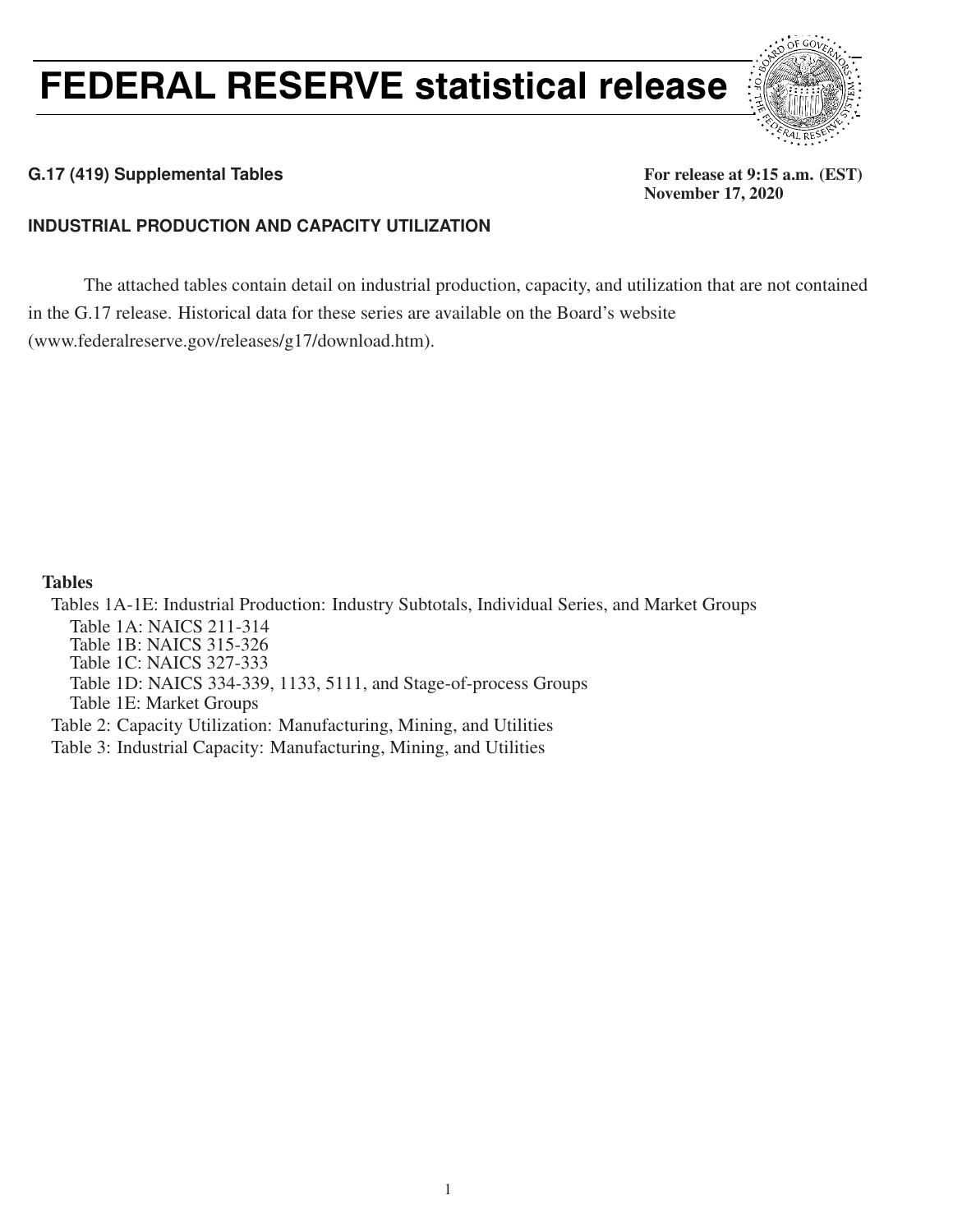## Table 1A<br><u>Industrial Production: Industry Subtotals and Individual Series</u>

|                                                                         |                                 | 2019                    |                  |                   |                   | Seasonally adjusted |                      |                   | $Index, 2012 = 100$ | Not seasonally adjusted |                   |                   |                      |                   |  |  |
|-------------------------------------------------------------------------|---------------------------------|-------------------------|------------------|-------------------|-------------------|---------------------|----------------------|-------------------|---------------------|-------------------------|-------------------|-------------------|----------------------|-------------------|--|--|
|                                                                         |                                 | IP                      | 2020             |                   |                   |                     |                      |                   | 2020                |                         |                   |                   |                      |                   |  |  |
| Item                                                                    | <b>NAICS</b>                    | Proportion <sup>1</sup> | May <sup>r</sup> | June <sup>r</sup> | July <sup>r</sup> | Aug <sup>r</sup>    | $Sept.$ <sup>r</sup> | Oct. <sup>p</sup> | $\text{May}^r$      | June <sup>r</sup>       | July <sup>r</sup> | Aug. <sup>r</sup> | $Sept.$ <sup>r</sup> | Oct. <sup>p</sup> |  |  |
| Oil and gas extraction<br>Crude petroleum and natural                   | 211                             | 10.36                   | 150.2            | 157.4             | 162.9             | 158.7               | 161.1                | 158.5             | 150.1               | 155.7                   | 161.9             | 158.3             | 160.9                | 158.9             |  |  |
| gas extraction                                                          | 211111                          | 9.75                    | 148.3            | 154.6             | 160.0             | 155.6               | 158.0                | 155.5             | 147.9               | 152.7                   | 158.8             | 155.1             | 157.7                | 155.7             |  |  |
| Crude oil<br>Natural gas                                                | 211111pt.<br>211111pt.          | 6.62<br>3.12            | 153.9<br>137.0   | 162.5<br>139.4    | 170.0<br>141.1    | 163.1<br>141.1      | 166.7                | 162.8             | 153.4<br>136.8      | 159.9<br>138.5          | 168.1<br>141.1    | 162.0<br>141.6    | 166.1                | 163.0             |  |  |
| Natural gas liquid extraction                                           | 211112                          | .61                     | 186.2            | 209.5             | 216.8             | 216.0               | 220.1                | 215.4             | 191.1               | 212.2                   | 219.0             | 216.6             | 221.3                | 218.7             |  |  |
| Mining (except oil and gas)                                             | 212                             | 2.17                    | 81.1             | 76.4              | 81.2              | 84.4                | 83.0                 | 83.8              | 83.8                | 82.9                    | 88.2              | 91.8              | 89.6                 | 88.2              |  |  |
| Coal mining<br>Metal ore mining                                         | 2121<br>2122                    | .68<br>.55              | 47.1<br>94.6     | 44.8<br>88.5      | 48.7<br>93.5      | 52.6<br>99.1        | 50.5<br>93.1         | 50.7<br>92.3      | 43.2<br>92.7        | 45.5<br>90.4            | 48.3<br>93.2      | 55.6<br>98.4      | 52.2<br>95.4         | 53.0<br>92.0      |  |  |
| Iron ore mining                                                         | 21221                           | .05                     | 33.6             | 28.9              | 48.4              |                     |                      |                   | 32.7                | 30.9                    | 50.9              |                   |                      |                   |  |  |
| Gold ore and silver ore mining<br>Copper, nickel, lead, and zinc mining | 21222<br>21223                  | .18<br>.25              | 88.3<br>104.1    | 77.7<br>100.2     | 86.5<br>101.5     | 80.6<br>105.6       | 78.3<br>103.0        | 77.1<br>103.8     | 85.9<br>100.2       | 81.6<br>101.1           | 84.6<br>102.2     | 84.0<br>107.7     | 81.2<br>103.0        | 77.4<br>102.9     |  |  |
| Nonmetallic mineral mining<br>and quarrying                             | 2123                            | .94                     | 117.4            | 110.3             | 116.4             | 116.9               | 119.9                | 122.7             | 131.9               | 128.2                   | 138.8             | 136.6             | 136.4                | 133.9             |  |  |
| <b>Support activities for mining</b>                                    | 213                             | 1.71                    | 24.4             | 22.9              | 23.3              | 24.4                | 25.6                 | 27.6              | 24.3                | 22.8                    | 23.5              | 24.6              | 26.1                 | 28.1              |  |  |
| Drilling oil and gas wells                                              | 213111                          | .55                     | 27.1             | 22.3              | 20.5              | 20.3                | 21.0                 | 22.3              | 27.0                | 21.9                    | 20.5              | 20.3              | 21.2                 | 22.7              |  |  |
| Electric power generation, transmission                                 |                                 |                         |                  |                   |                   |                     |                      |                   |                     |                         |                   |                   |                      |                   |  |  |
| and distribution<br>Electric power generation                           | 2211<br>22111                   | 8.68<br>4.33            | 96.1<br>90.3     | 99.1<br>95.0      | 104.8<br>101.0    | 103.0<br>99.9       | 95.8<br>92.2         | 101.1<br>97.3     | 88.9<br>85.5        | 105.8<br>102.8          | 124.2<br>118.2    | 120.2<br>114.1    | 99.9<br>94.9         | 93.2<br>87.8      |  |  |
| Hydroelectric, renewables                                               |                                 |                         |                  |                   |                   |                     |                      |                   |                     |                         |                   |                   |                      |                   |  |  |
| and other power generation<br>Hydroelectric power generation            | 221111,4-8<br>221111            | .48<br>.28              | 137.9<br>104.0   | 147.3<br>107.6    | 149.9<br>115.8    | 153.6<br>114.9      | 136.6                | 144.1             | 158.7<br>126.6      | 160.7<br>124.1          | 141.4<br>113.5    | 128.7<br>98.3     | 112.4                | 121.0             |  |  |
| Renewables and other power generation<br>Fossil fuel power generation   | 221114-8<br>221112              | .20<br>2.56             | 243.0<br>77.6    | 270.1<br>83.3     | 255.6<br>92.8     | 273.4<br>91.5       |                      |                   | 256.5<br>68.9       | 272.3<br>92.3           | 226.1<br>118.8    | 221.3<br>114.3    |                      |                   |  |  |
| Nuclear electric power generation                                       | 221113                          | 1.29                    | 102.4            | 103.3             | 101.9             | 100.0               |                      |                   | 98.8                | 106.6                   | 106.5             | 105.9             |                      |                   |  |  |
| Electric power transmission,<br>control, and distribution               | 22112                           | 4.35                    | 102.1            | 103.4             | 108.8             | 106.2               | 99.5                 | 105.0             | 92.4                | 108.8                   | 130.4             | 126.6             | 105.1                | 98.9              |  |  |
| Commercial and other electricity<br>sales                               | 22112pt.                        | 1.61                    | 99.1             | 104.1             | 110.4             | 107.2               |                      |                   | 95.7                | 109.7                   | 125.5             | 123.2             |                      |                   |  |  |
| Industrial electricity sales<br>Residential electricity sales           | 22112pt.<br>22112pt.            | .71<br>2.03             | 85.3<br>110.6    | 88.5<br>108.3     | 92.3<br>113.6     | 92.0<br>110.6       |                      |                   | 86.7<br>92.0        | 91.5<br>114.6           | 98.9<br>145.7     | 100.5<br>138.7    |                      |                   |  |  |
|                                                                         |                                 |                         |                  |                   |                   |                     |                      |                   |                     |                         |                   |                   |                      |                   |  |  |
| Natural gas distribution<br>Commercial and other gas sales              | 2212<br>2212pt.                 | 1.74<br>.31             | 125.7<br>106.8   | 117.3<br>104.8    | 119.5<br>106.0    | 117.5<br>105.3      | 122.0                | 117.7             | 76.6<br>66.8        | 60.8<br>54.6            | 63.2<br>53.3      | 60.9<br>54.5      | 61.0                 | 79.9              |  |  |
| Industrial gas sales                                                    | 2212pt.<br>2212pt.              | .11<br>.92              | 112.5<br>135.0   | 117.3<br>118.4    | 124.2<br>118.5    | 122.0<br>116.6      |                      |                   | 107.1<br>67.7       | 119.5<br>39.1           | 143.8<br>34.0     | 138.6<br>31.6     |                      |                   |  |  |
| Residential gas sales<br>Gas transmission                               | 2212pt.                         | .41                     | 115.2            | 117.9             | 124.2             | 121.2               |                      |                   | 96.3                | 99.3                    | 116.0             | 112.0             |                      |                   |  |  |
| Food                                                                    | 311                             | 8.67                    | 106.8            | 112.3             | 112.3             | 113.9               | 113.8                | 114.7             | 104.8               | 112.2                   | 112.1             | 116.2             | 115.6                | 117.3             |  |  |
| Animal food<br>Grain and oilseed milling                                | 3111<br>3112                    | .70<br>.68              | 138.8<br>106.1   | 142.3<br>107.9    | 137.3<br>109.3    | 141.0<br>109.0      | 146.0<br>111.4       | 140.9<br>107.6    | 136.6<br>105.4      | 139.2<br>107.2          | 135.0<br>107.6    | 139.2<br>106.3    | 143.9<br>107.5       | 140.7<br>109.7    |  |  |
| Sugar and confectionery product                                         | 3113                            | .50                     | 113.3            | 118.3             | 121.1             | 128.0               | 128.6                | 126.7             | 102.9               | 107.4                   | 112.5             | 124.3             | 132.2                | 139.2             |  |  |
| Fruit and vegetable preserving<br>and specialty food                    | 3114                            | .95                     | 100.1            | 101.1             | 94.7              | 94.2                | 92.9                 | 97.9              | 92.5                | 99.0                    | 101.7             | 115.0             | 111.6                | 104.8             |  |  |
| Dairy product<br>Dairy product (except frozen)                          | 3115<br>31151                   | .97<br>.88              | 101.9<br>101.8   | 104.0<br>104.3    | 106.1<br>106.4    | 107.8<br>107.6      | 108.8<br>109.0       | 110.4<br>110.6    | 105.7<br>105.0      | 107.5<br>106.1          | 105.6<br>104.5    | 103.4<br>101.7    | 102.5<br>102.3       | 105.0<br>105.7    |  |  |
| Fluid milk                                                              | 311511                          | .32                     | 84.7             | 85.9              | 87.0              | 87.3                | 88.5                 |                   | 87.8                | 87.8                    | 86.5              | 85.8              | 85.7                 |                   |  |  |
| Creamery butter<br>Cheese                                               | 311512<br>311513                | .01<br>.29              | 160.2<br>119.3   | 147.9<br>122.7    | 154.8<br>120.9    | 171.1<br>119.5      | 157.7<br>122.8       |                   | 166.0<br>118.1      | 137.2<br>123.1          | 135.8<br>118.7    | 141.4<br>116.3    | 138.8<br>120.9       |                   |  |  |
| Dry, condensed, and evaporated<br>dairy product                         | 311514                          | .26                     | 107.9            | 111.8             | 119.4             | 124.3               | 124.6                |                   | 115.9               | 115.7                   | 116.5             | 109.6             | 107.2                |                   |  |  |
| Ice cream and frozen dessert                                            | 31152                           | .09                     | 102.6            | 100.9             | 103.1             | 109.6               | 106.7                |                   | 112.4               | 120.7                   | 116.1             | 120.6             | 104.8                |                   |  |  |
| Animal slaughtering and processing<br>Animal (except poultry)           | 3116                            | 1.83                    | 106.4            | 118.2             | 119.0             | 119.5               | 117.8                | 118.9             | 104.2               | 119.6                   | 115.0             | 121.1             | 119.3                | 124.6             |  |  |
| slaughtering and meat<br>Beef                                           | $311611 - 3$<br>$311611 - 3pt.$ | 1.12<br>.68             | 100.6<br>94.7    | 119.5<br>111.1    | 123.3<br>115.4    | 119.7<br>112.9      | 117.6<br>112.5       | 119.5             | 97.2<br>92.8        | 120.9<br>115.7          | 117.0<br>113.3    | 120.9<br>116.3    | 118.9<br>114.8       | 125.2             |  |  |
| Pork                                                                    | $311611 - 3pt.$                 | .42                     | 110.6            | 135.4             | 138.3             | 132.7               | 127.4                |                   | 104.4               | 130.6                   | 123.9             | 130.2             | 127.2                |                   |  |  |
| Miscellaneous meats<br>Poultry processing                               | $311611 - 3pt.$<br>311615       | .02<br>.72              | 85.5<br>115.2    | 79.8<br>115.9     | 82.4<br>112.3     | 76.5<br>119.0       | 73.5<br>118.0        |                   | 84.4<br>114.7       | 82.0<br>117.6           | 77.6<br>111.8     | 75.0<br>121.3     | 71.6<br>119.7        |                   |  |  |
| Bakeries and tortilla<br>Other food                                     | 3118<br>3119                    | 1.21<br>1.71            | 93.3<br>114.3    | 100.4<br>119.9    | 102.9<br>121.2    | 103.5<br>124.6      | 105.0<br>120.1       | 104.2<br>123.7    | 92.3<br>114.9       | 100.7<br>120.1          | 102.1<br>121.3    | 104.1<br>123.7    | 105.5<br>120.3       | 106.6<br>125.4    |  |  |
| Coffee and tea                                                          | 31192                           | .14                     | 118.4            | 123.8             | 127.4             | 129.3               | 123.3                | 127.8             | 119.2               | 124.2                   | 126.5             | 128.6             | 123.1                | 129.9             |  |  |
| Beverage and tobacco product                                            | 312                             | 2.60                    | 96.5             | 95.2              | 94.2              | 96.5                | 95.8                 | 95.1              | 97.0                | 101.5                   | 89.6              | 98.2              | 99.3                 | 98.6              |  |  |
| Beverage<br>Soft drink and ice                                          | 3121<br>31211                   | 1.69<br>.47             | 107.5<br>90.5    | 109.2<br>93.1     | 108.9<br>92.7     | 112.8<br>98.8       | 111.9<br>96.1        | 111.2<br>96.9     | 109.3<br>92.0       | 116.8<br>95.2           | 106.7<br>94.9     | 111.8<br>100.2    | 116.0<br>101.0       | 112.8<br>96.5     |  |  |
| <b>Breweries</b>                                                        | 31212                           | .56<br>.90              | 97.6<br>79.1     | 101.6             | 98.9              | 72.2                | 71.8                 | 71.0              | 103.8               | 117.8                   | 104.3             |                   |                      | 76.9              |  |  |
| Tobacco                                                                 | 3122                            |                         |                  | 74.0              | 72.1              |                     |                      |                   | 77.7                | 78.4                    | 64.4              | 77.3              | 74.5                 |                   |  |  |
| <b>Textile mills</b><br>Fiber, yarn, and thread mills                   | 313<br>3131                     | .34<br>.08              | 74.8<br>79.8     | 79.1<br>78.1      | 83.6<br>82.9      | 88.9<br>92.5        | 95.1<br>93.9         | 94.5<br>97.1      | 74.7<br>79.6        | 79.8<br>79.6            | 81.2<br>81.4      | 89.2<br>93.0      | 94.3<br>94.2         | 94.8<br>96.6      |  |  |
| Fabric mills<br>Textile and fabric finishing                            | 3132                            | .18                     | 73.6             | 82.2              | 86.0              | 87.5                | 97.1                 | 93.8              | 73.2                | 82.2                    | 82.9              | 87.6              | 95.7                 | 94.2              |  |  |
| and fabric coating                                                      | 3133                            | .08                     | 73.9             | 74.3              | 80.1              | 89.8                | 93.1                 | 94.7              | 74.6                | 75.5                    | 78.3              | 90.6              | 92.5                 | 95.5              |  |  |
| <b>Textile product mills</b>                                            | 314                             | .29                     | 83.9             | 88.0              | 87.9              | 87.0                | 89.3                 | 88.0              | 82.6                | 91.0                    | 91.0              | 89.1              | 88.5                 | 91.4              |  |  |
| Textile furnishings mills<br>Carpet and rug mills                       | 3141<br>31411                   | .14<br>.08              | 74.0<br>68.0     | 78.9<br>69.9      | 79.8<br>74.1      | 83.0<br>77.1        | 85.0<br>76.4         | 84.7<br>75.1      | 71.5<br>64.8        | 83.6<br>77.2            | 85.1<br>82.2      | 85.1<br>81.0      | 84.2<br>77.1         | 89.3<br>85.1      |  |  |
| Other textile product mills                                             | 3149                            | .15                     | 95.1             | 98.2              | 96.8              | 91.2                | 93.8                 | 91.3              | 95.3                | 99.3                    | 97.5              | 93.1              | 93.0                 | 93.2              |  |  |
|                                                                         |                                 |                         |                  |                   |                   |                     |                      |                   |                     |                         |                   |                   |                      |                   |  |  |

r Revised. p Preliminary. 1. The IP proportion data are estimates of the industries' relative contributions to overall IP growth in the following year.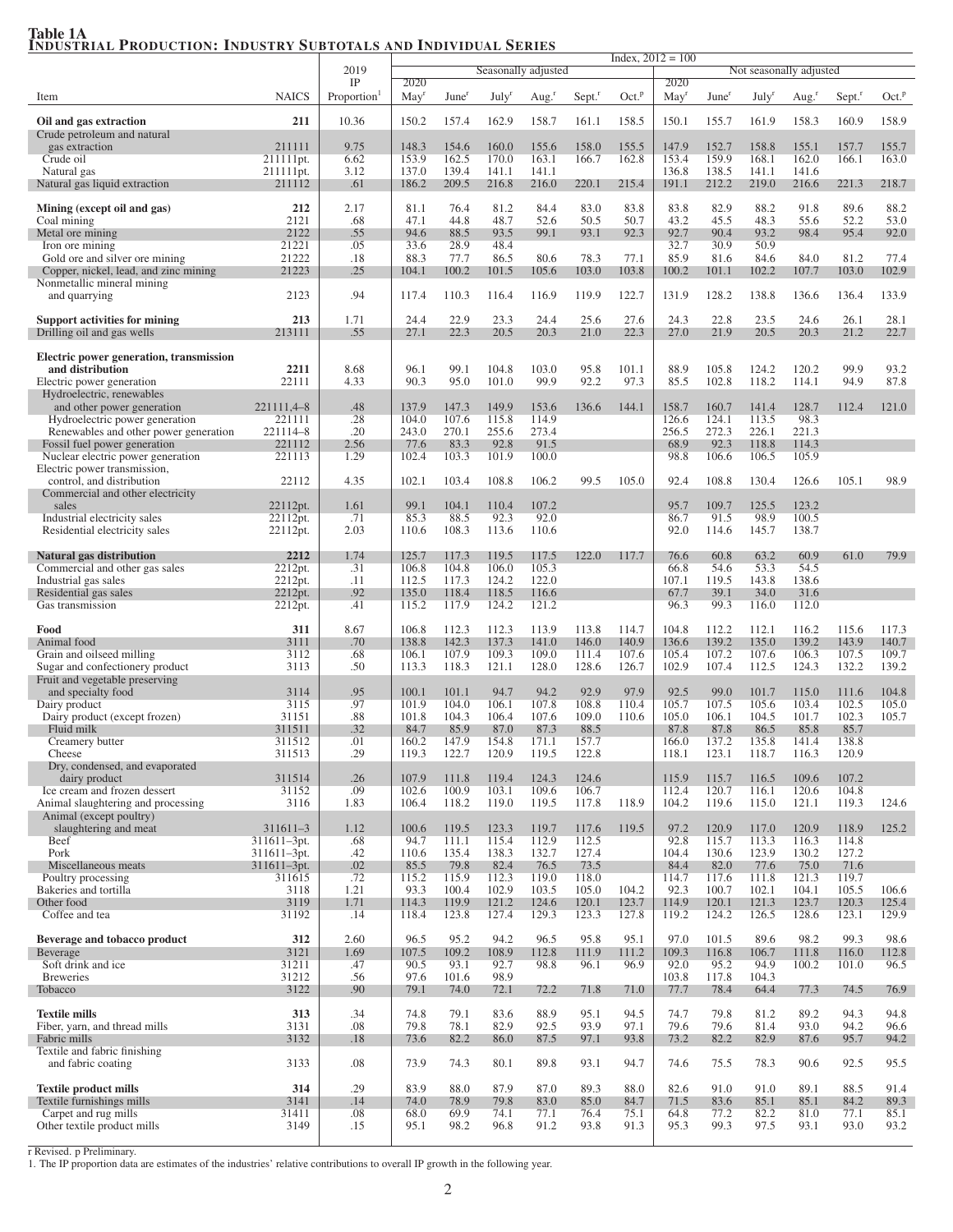|                                                                    |                      | 2019                    |                |                   |                   | Seasonally adjusted |                    | Index, $2012 = 100$ | Not seasonally adjusted |                   |                |                  |                      |                   |  |  |
|--------------------------------------------------------------------|----------------------|-------------------------|----------------|-------------------|-------------------|---------------------|--------------------|---------------------|-------------------------|-------------------|----------------|------------------|----------------------|-------------------|--|--|
|                                                                    |                      | IP                      | 2020           |                   |                   |                     |                    |                     | 2020                    |                   |                |                  |                      |                   |  |  |
| Item                                                               | <b>NAICS</b>         | Proportion <sup>1</sup> | $\text{May}^r$ | June <sup>r</sup> | July <sup>r</sup> | Aug <sup>r</sup>    | Sept. <sup>r</sup> | Oct. <sup>p</sup>   | $\text{May}^r$          | June <sup>r</sup> | July           | Aug <sup>r</sup> | $Sept.$ <sup>r</sup> | Oct. <sup>p</sup> |  |  |
| <b>Apparel</b>                                                     | 315                  | .13                     | 42.4           | 47.7              | 46.3              | 50.8                | 48.5               | 50.8                | 42.2                    | 48.0              | 45.2           | 50.9             | 47.9                 | 50.9              |  |  |
| Leather and allied product                                         | 316                  | .05                     | 74.7           | 78.8              | 76.9              | 82.1                | 82.7               | 79.7                | 75.9                    | 79.0              | 77.0           | 80.6             | 81.2                 | 78.4              |  |  |
| Wood product                                                       | 321                  | 1.44                    | 116.0          | 120.7             | 126.7             | 125.9               | 125.2              | 125.8               | 117.2                   | 125.2             | 126.6          | 129.4            | 125.0                | 129.2             |  |  |
| Sawmills and wood preservation                                     | 3211                 | .37                     | 122.1          | 124.2             | 130.8             | 127.6               |                    |                     | 122.6                   | 127.9             | 129.3          | 130.6            |                      |                   |  |  |
| Plywood and misc. wood products<br>Veneer, plywood, and engineered | 3212,9               | 1.07                    | 113.9          | 119.6             | 125.3             | 125.3               | 126.3              | 127.4               | 115.4                   | 124.4             | 125.7          | 129.1            | 126.0                | 130.1             |  |  |
| wood product                                                       | 3212                 | .33                     | 106.8          | 114.0             | 120.4             | 123.0               | 125.1              | 126.3               | 108.8                   | 121.2             | 119.9          | 128.2            | 129.9                | 127.5             |  |  |
| Veneer and plywood<br>Reconstituted wood product                   | 321211,2<br>321219   | .08<br>.11              | 85.5<br>94.9   | 89.4<br>101.8     | 95.4<br>111.1     | 98.6<br>114.8       | 97.3<br>117.5      | 91.6<br>120.2       | 89.4<br>94.6            | 99.8<br>108.3     | 85.3<br>109.9  | 103.0<br>117.6   | 108.1<br>119.8       | 84.9<br>123.4     |  |  |
| Other wood product                                                 | 3219                 | .75                     | 117.0          | 122.1             | 127.4             | 126.3               | 126.7              | 127.7               | 118.3                   | 125.7             | 128.3          | 129.5            | 124.0                | 131.2             |  |  |
| Millwork                                                           | 32191                | .38                     | 103.2          | 111.3             | 116.9             | 114.8               | 114.9              | 114.9               | 104.1                   | 115.1             | 122.5          | 119.0            | 113.1                | 119.3             |  |  |
| Wood container and pallet<br>All other wood product                | 32192<br>32199       | .13<br>.24              | 128.0<br>137.0 | 128.0<br>138.9    | 129.6<br>145.9    | 131.6<br>144.8      | 134.6<br>144.2     | 135.7<br>147.3      | 129.2<br>139.0          | 130.4<br>142.9    | 128.9<br>138.2 | 132.2<br>147.6   | 131.0<br>140.5       | 136.3<br>150.9    |  |  |
| Manufactured home                                                  | 321991               | .09                     | 136.1          | 142.1             | 162.5             | 157.9               | 159.0              |                     | 136.1                   | 149.7             | 141.3          | 163.1            | 159.7                |                   |  |  |
|                                                                    |                      |                         |                |                   |                   |                     |                    |                     |                         |                   |                |                  |                      |                   |  |  |
| Paper<br>Pulp, paper, and paperboard mills                         | 322<br>3221          | 2.37<br>1.19            | 85.5<br>81.8   | 85.3<br>80.5      | 85.8<br>80.2      | 89.3<br>84.2        | 89.0<br>83.5       | 90.9<br>85.7        | 85.2<br>81.1            | 86.6<br>81.1      | 85.6<br>81.4   | 90.8<br>85.2     | 89.2<br>83.5         | 91.6<br>84.6      |  |  |
| Pulp mills                                                         | 32211                | .09                     | 104.6          | 98.5              | 96.4              | 96.0                | 97.3               |                     | 101.9                   | 100.9             | 99.7           | 99.1             | 96.4                 |                   |  |  |
| Paper mills                                                        | 32212                | .53                     | 65.3           | 63.7              | 64.5              | 70.1                | 68.2               | 70.3                | 64.3                    | 63.6              | 64.6           | 69.9             | 68.3                 | 70.0              |  |  |
| Paper (except newsprint) mills<br>Paperboard mills                 | 322121<br>32213      | .52<br>.57              | 67.8<br>98.9   | 66.6<br>98.7      | 67.5<br>97.3      | 73.0<br>100.2       | 71.0<br>100.7      |                     | 66.8<br>99.0            | 66.6<br>99.7      | 67.6<br>99.4   | 72.7<br>102.3    | 71.1<br>100.6        |                   |  |  |
| Converted paper product                                            | 3222                 | 1.18                    | 89.5           | 90.4              | 91.8              | 94.8                | 94.8               | 96.5                | 89.6                    | 92.6              | 90.2           | 96.8             | 95.3                 | 99.1              |  |  |
| Paperboard container                                               | 32221                | .69                     | 106.3          | 108.3             | 112.1             | 112.8               | 115.1              |                     | 106.8                   | 112.5             | 109.4          | 116.4            | 115.6                |                   |  |  |
| Paper bag and coated and<br>treated paper                          | 32222                | .21                     | 52.9           | 55.1              | 53.9              | 61.3                | 56.6               | 58.0                | 52.9                    | 55.0              | 53.2           | 61.9             | 58.3                 | 58.2              |  |  |
| Other converted paper products                                     | 32223.9              | .27                     | 89.9           | 87.3              | 85.8              | 89.6                | 89.2               | 91.0                | 89.3                    | 87.5              | 85.6           | 89.8             | 88.7                 | 89.8              |  |  |
|                                                                    |                      |                         |                |                   |                   |                     |                    |                     |                         |                   |                |                  |                      |                   |  |  |
| Printing and related support<br>activities                         | 323                  | 1.26                    | 72.7           | 75.9              | 78.9              | 79.5                | 81.2               | 84.2                | 72.1                    | 75.6              | 78.2           | 79.9             | 81.3                 | 84.7              |  |  |
| Petroleum and coal products                                        | 324                  | 3.25                    | 81.8           | 85.1              | 89.8              | 89.9                | 88.0               | 89.3                | 84.2                    | 89.7              | 94.7           | 94.5             | 89.7                 | 89.6              |  |  |
| Petroleum refineries                                               | 32411                | 2.66                    | 79.8           | 85.4              | 90.1              | 90.6                | 88.4               | 88.4                | 81.4                    | 89.1              | 93.6           | 94.1             | 88.5                 | 87.2              |  |  |
| Aviation fuel and kerosene                                         | 32411pt.             | .24                     | 33.6           | 46.9              | 52.1              | 53.2                |                    |                     | 33.4                    | 48.1              | 54.7           | 56.5             |                      |                   |  |  |
| Distillate fuel oil<br>Automotive gasoline                         | 32411pt.<br>32411pt. | .68<br>1.29             | 100.3<br>79.4  | 92.7<br>91.3      | 99.7<br>95.1      | 99.4<br>97.7        |                    |                     | 101.2<br>80.3           | 96.1<br>93.9      | 101.6<br>96.9  | 101.1<br>100.0   |                      |                   |  |  |
| Residual fuel oil                                                  | 32411pt.             | .07                     | 32.0           | 47.9              | 45.5              | 37.5                |                    |                     | 32.2                    | 46.0              | 43.4           | 37.0             |                      |                   |  |  |
| Other refinery output                                              | 32411pt.             | .38                     | 81.8           | 82.6              | 87.9              | 85.1                | 83.6               | 82.5                | 87.3                    | 92.0              | 100.0          | 95.9             | 85.7                 | 77.8              |  |  |
| Paving, roofing, and other<br>petroleum and coal                   | 32412,9              | .59                     | 86.3           | 79.3              | 84.1              | 82.6                | 81.9               | 88.4                | 92.0                    | 87.8              | 94.4           | 91.3             | 90.2                 | 95.1              |  |  |
|                                                                    |                      |                         |                |                   |                   |                     |                    |                     |                         |                   |                |                  |                      |                   |  |  |
| <b>Chemicals</b><br>Pharmaceutical and medicine                    | 325<br>3254          | 12.97<br>4.65           | 93.3<br>88.7   | 94.0<br>91.2      | 95.6<br>93.5      | 96.9<br>94.0        | 97.0<br>96.1       | 98.3<br>96.3        | 93.9<br>90.0            | 94.1<br>91.1      | 95.3<br>92.4   | 96.6<br>93.6     | 96.5<br>95.7         | 98.1<br>96.6      |  |  |
| Chemicals except                                                   |                      |                         |                |                   |                   |                     |                    |                     |                         |                   |                |                  |                      |                   |  |  |
| pharmaceuticals and medicine                                       | $3251 - 3,5 - 9$     | 8.32                    | 95.9           | 95.5              | 96.7              | 98.5                | 97.3               | 99.4                | 96.1                    | 95.8              | 97.0           | 98.2             | 96.9                 | 98.8              |  |  |
| <b>Basic</b> chemical<br>Organic chemicals                         | 3251<br>32511,9      | 3.47<br>2.62            | 92.5<br>96.9   | 94.0<br>98.1      | 95.3<br>100.4     | 96.5<br>100.0       | 96.7<br>99.6       | 98.5<br>101.6       | 92.7<br>97.2            | 94.3<br>98.5      | 95.6<br>100.6  | 96.7<br>100.2    | 97.5<br>100.0        | 98.7<br>102.2     |  |  |
| Basic inorganic chemicals                                          | $32512 - 8$          | .85                     | 81.3           | 83.4              | 82.3              | 87.6                | 89.1               | 90.8                | 80.9                    | 83.4              | 82.9           | 87.5             | 91.1                 | 89.9              |  |  |
| Industrial gas                                                     | 32512                | .18                     | 104.2          | 111.0             | 109.3             | 120.3               | 124.0              | 126.8               | 103.9                   | 110.5             | 109.1          | 118.0            | 126.1                | 126.1             |  |  |
| Synthetic dye and pigment                                          | 32513<br>32518       | .09<br>.58              | 85.6<br>15.0   | 91.1<br>75.6      | 89.2<br>14.1      | 98.5<br>78.1        | 100.4<br>79.0      | 102.6<br>80.3       | 84.8<br>74.6            | 90.1<br>75.8      | 87.9<br>75.6   | 99.6<br>78.4     | 105.1<br>80.7        | 102.5<br>79.4     |  |  |
| Other basic inorganic chemical<br>Alkalies and chlorine            | 32518pt.             | .14                     | 74.7           | 69.4              | 71.7              | 74.0                | 72.6               |                     | 75.5                    | 71.7              | 75.4           | 76.2             | 71.6                 |                   |  |  |
| Resin, synthetic rubber, and                                       |                      |                         |                |                   |                   |                     |                    |                     |                         |                   |                |                  |                      |                   |  |  |
| synthetic fibers<br>Resin and synthetic rubber                     | 3252<br>32521        | 1.14<br>1.06            | 92.4<br>95.4   | 97.4<br>100.0     | 97.4<br>99.1      | 96.8<br>98.3        | 96.0<br>98.4       | 100.1<br>102.6      | 93.0<br>96.0            | 97.8<br>100.4     | 98.9<br>100.9  | 97.3<br>98.8     | 94.4<br>96.4         | 98.0<br>100.4     |  |  |
| Plastics material and resin                                        | 325211               | .98                     | 98.9           | 103.2             | 101.3             | 100.7               | 102.0              | 106.2               | 99.6                    | 103.5             | 103.4          | 101.2            | 99.4                 | 103.8             |  |  |
| Synthetic rubber                                                   | 325212               | .09                     | 60.5           | 68.3              | 77.0              | 75.1                | 63.9               | 67.5                | 60.3                    | 69.1              | 76.3           | 75.4             | 66.8                 | 66.5              |  |  |
| Artificial and synthetic<br>fibers and filaments                   | 32522                | .08                     | 59.9           | 69.2              | 78.5              | 79.4                | 69.2               | 73.1                | 60.1                    | 69.2              | 77.3           | 79.9             | 71.9                 | 71.4              |  |  |
| Pesticide, fertilizer, and                                         |                      |                         |                |                   |                   |                     |                    |                     |                         |                   |                |                  |                      |                   |  |  |
| other agricultural                                                 | 3253                 | .61                     | 124.6          | 119.9             | 120.5             | 123.6               | 117.8              | 122.2               | 124.3                   | 116.4             | 118.4          | 122.1            | 116.9                | 121.2             |  |  |
| Paints, soaps and toiletries,<br>and other chemical                | $3255 - 9$           | 3.10                    | 96.2           | 92.1              | 93.8              | 96.9                | 94.8               | 95.8                | 96.3                    | 93.0              | 93.9           | 96.1             | 93.5                 | 95.2              |  |  |
| Paints and other chemical products                                 | 3255,9               | 1.45                    | 100.9          | 93.0              | 93.3              | 97.3                | 96.2               | 98.0                | 101.7                   | 93.5              | 93.7           | 96.8             | 95.7                 | 97.9              |  |  |
| Paint, coating, and adhesive                                       | 3255                 | .71                     | 117.2          | 105.8             | 107.5             | 109.6               | 102.6              | 105.9               | 118.0                   | 104.9             | 107.5          | 108.6            | 101.9                | 107.6             |  |  |
| Paint and coating<br>Soaps and toiletries                          | 32551<br>3256        | .47<br>1.65             | 117.3<br>92.8  | 105.5<br>91.5     | 107.6<br>94.2     | 109.0<br>96.7       | 102.0<br>93.9      | 104.9<br>94.4       | 118.1<br>92.5           | 104.7<br>92.7     | 107.2<br>94.1  | 108.1<br>95.7    | 101.7<br>92.0        | 107.3<br>93.2     |  |  |
|                                                                    |                      |                         |                |                   |                   |                     |                    |                     |                         |                   |                |                  |                      |                   |  |  |
| <b>Plastics and rubber products</b><br>Plastics product            | 326<br>3261          | 3.49<br>2.93            | 86.7<br>96.4   | 97.7<br>105.5     | 100.7<br>106.3    | 104.3<br>109.8      | 105.1<br>110.8     | 106.8<br>112.0      | 86.9<br>96.7            | 98.8<br>106.6     | 99.0<br>105.5  | 105.2<br>110.7   | 104.5<br>110.2       | 106.9<br>111.8    |  |  |
| Rubber product                                                     | 3262                 | .56                     | 46.1           | 65.2              | 76.9              | 81.1                | 80.6               | 84.6                | 46.1                    | 66.0              | 71.3           | 81.8             | 80.3                 | 86.2              |  |  |
| Tire                                                               | 32621                | .25                     | 29.0           | 60.3              | 69.8              | 80.7                | 78.5               | 82.2                | 29.5                    | 61.5              | 61.1           | 82.8             | 79.1                 | 87.1              |  |  |
| Rubber products ex. tires                                          | 32622,9              | .32                     | 60.6           | 69.1              | 82.7              | 81.1                | 82.1               | 86.2                | 59.9                    | 69.6              | 79.7           | 80.5             | 81.0                 | 85.0              |  |  |

# Table 1B<br>Industrial Production: Industry Subtotals and Individual Series

r Revised. p Preliminary. 1. The IP proportion data are estimates of the industries' relative contributions to overall IP growth in the following year.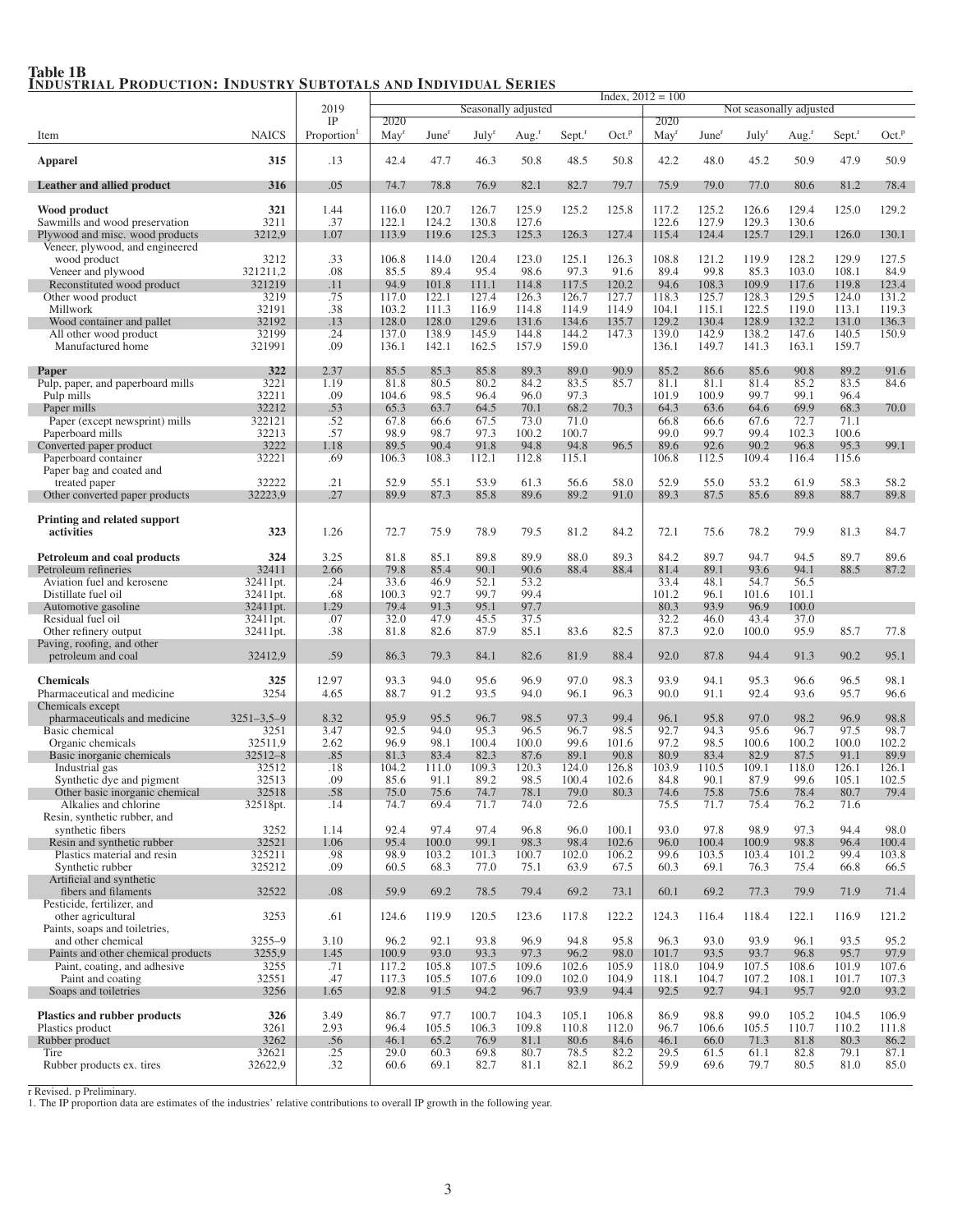#### $Index, 2012 = 100$ 2019 Seasonally adjusted Not seasonally adjusted Not seasonally adjusted<br>
TP 2020  $IP$  2020 2020 Item NAICS Proportion<sup>1</sup> May<sup>r</sup> June July<sup>r</sup> Aug.<sup>r</sup> Sept.<sup>r</sup> Oct.<sup>p</sup> May June<sup>1</sup> July<sup>r</sup> Aug.<sup>r</sup> Sept.<sup>r</sup> Oct.<sup>p</sup> Nonmetallic mineral product 327 2.27 107.3 111.9 113.8 113.0 111.6 115.0 109.7 117.3 117.4 118.7 115.8 120.5 Clay, lime, gypsum, and misc. nonmetallic mineral 3271,4,9 .78 109.0 114.8 116.8 111.3 114.8 116.2 109.5 116.4 116.5 113.4 117.5 118.5 Clay and misc. nonmetallic mineral products 3271,9 .65 110.1 116.4 118.6 111.8 115.6 116.6 110.7 118.0 118.7 114.3 117.5 117.3 Clay product and refractory 3271 .16 108.6 108.5 111.9 107.1 112.9 108.7 110.9 110.8 113.1 109.5 113.6 109.6 Pottery, ceramics, and plumbing fixture 32711 .05 103.9 102.2 105.5 100.9 105.0 100.8 105.4 101.8 103.8 103.1 103.8 100.6 Clay building material and refractories **32712** .11 110.9 111.6 115.1 110.2 116.9 112.5 113.6 115.1 117.7 112.6 118.3 113.9 Other nonmetallic mineral product 3279 .49 .110.4 119.0 120.8 113.3 116.3 119.4 110.4 120.4 120.5 115.8 118.7 119.9 .118.7 119.9 .118.7 119.9 .118.7 119.9 .118.7 119.9 .111.1 123.8 Lime and gypsum product<br>
3274 3272 103.3 107.1 108.2 108.4 110.7 113.4 103.7 108.4 105.8 109.0 117.1 123.8<br>
3272 47 82.6 90.4 93.3 97.8 94.9 99.6 82.6 90.9 91.5 98.6 97.2 102.3 Glass and glass product **3272** 3272 13 327213 336 47 82.6 90.4 93.3 97.8 94.9 99.6 82.6 90.9 91.5 99.8 container Glass container 2008 2012 13 2021 13 2021 13 2021 13 2021 13 2021 13 2021 13 2031 14 2031 15 20 20 20 20 20 20 Cement and concrete product 3273 1.01 120.8 122.5 123.5 123.7 119.1 123.3 126.0 133.9 133.7 135.2 125.7 133.1<br>Cement 32731 16 121.2 124.2 124.7 128.4 146.1 137.9 Cement 128.4 146.1 137.9 32731 .16 121.2 124.2 124.7 128.4 146.1 137.9 Concrete and product 32732–9 .85 120.4 121.9 123.0 123.8 118.5 123.1 125.6 131.4 132.8 133.4 123.9 131.0 **Primary metals** 331 331 2.93 66.9 71.6 75.0 79.0 83.8 85.5 67.6 73.3 74.7 79.8 83.2 84.5 Iron and steel products 3311,2 1.55 62.0 66.4 70.2 75.2 82.0 83.7 63.1 69.2 70.5 77.1 81.0 82.2<br>
Pig iron 3311,2 http://en. 09 34.2 42.3 47.4 54.7 61.0 34.8 44.4 47.9 55.7 60.8 Pig iron 3311,2pt. 3311,2pt. 1 .09 34.2 42.3 47.4 54.7 61.0 34.8 44.4 47.9 55.7 60.8 Raw steel 3311,2pt. 10 65.7 67.2 70.3 77.9 83.3 66.8 69.3 70.8 79.1 83.1 Coke and products 3311,2pt. 3311,2pt. 3311,2pt. 3311,2pt. 55.8 68.7 70.5 71.1 70.6 67.3 65.9 70.5 72.4 72.3 71.2 Construction steel 23311,2pt. | 25 | 98.4 99.1 105.6 123.7 138.8 | 98.9 103.2 108.6 129.6 136.5 Consumer durable steel 3311,2pt. . .21 40.9 57.4 66.8 73.1 79.3 41.5 58.2 64.0 73.4 80.9<br>Can and closure steel 3311,2pt. . . .02 49.8 56.0 51.5 53.5 53.5 53.5 54.6 59.4 55.6 58.9 56.5 Can and closure steel 3311,2pt. .02 49.8 56.0 51.5 53.5 53.5 53.5 54.6 59.4 55.6 58.9 56.5 Equipment steel 3311,2pt. .10 62.0 56.7 57.2 65.1 64.9 63.4 57.7 57.9 65.5 65.1 Miscellaneous steel 3311,2pt. .76 63.7 66.9 69.0 69.2 76.0 65.0 70.5 69.2 70.8 73.7 Nonferrous metals 3313,4 .87 72.7 76.3 80.1 80.9 84.8 86.6 73.3 76.9 79.8 80.9 85.9 86.1 Alumina and aluminum production and processing and processing 3313 |  $.42$  | 79.5 85.7 92.8 92.3 101.5 104.0 | 80.9 88.4 93.8 92.2 104.4 103.5 Primary aluminum production 331313pt. .04 77.2 74.7 66.1 65.5 61.1 61.3 76.2 73.8 66.0 64.5 60.5 61.1 Secondary smelting and alloying<br>of aluminum of aluminum 331314 .06 115.1 134.6 116.9 125.6 113.3 135.3 117.5 122.4 Misc. aluminum materials 331315,8pt. 17 79.7 84.0 97.4 94.0 102.9 81.7 87.9 99.2 94.5 107.3<br>Aluminum extruded product 331313bt. 14 73.4 82.1 98.1 98.2 114.7 76.3 85.4 98.5 98.6 118.4 Aluminum extruded product 331318pt. .14 73.4 82.1 98.1 98.2 114.7 76.3 85.4 98.5 98.6 118.4 Nonferrous metal (except aluminum) production and processing 3314 .46 68.0 69.7 70.9 72.8 72.6 74.0 68.0 68.7 69.8 72.8 72.4 73.5 Nonferrous metal (except aluminum) smelting and refining 33141 | .08 | 53.3 57.9 52.9 61.1 59.5 59.8 | 52.6 55.1 51.7 59.4 57.8 60.6 Primary smelting and refining<br>of copper of copper 33141pt. .04 45.8 55.8 45.0 58.7 49.0 51.7 44.8 55.3 47.3 60.9 50.3 50.6 Primary smelting and refining of nonferrous 33141pt.  $04 \t 61.8 \t 61.2 \t 62.0$  61.4 55.9 57.1 Foundries 3315 .50 72.1 79.3 81.2 87.5 86.9 88.5 71.4 79.5 78.4 86.2 84.9 88.9 Fabricated metal product 332 5.79 90.7 92.5 92.1 93.4 95.5 95.3 90.8 93.3 92.1 94.0 93.8 95.0<br>Foreing and stamping Forging and stamping 3321 .42 79.7 79.8 84.0 87.1 89.0 87.6 79.7 81.6 83.3 86.4 86.5 86.8<br>Cutlery and handtool 3322 .17 68.2 80.7 83.9 86.6 91.8 88.9 68.7 82.1 82.8 86.2 90.0 89.4 Cutlery and handtool **3322** 17 68.2 80.7 83.9 86.6 91.8 88.9 68.7 82.1 82.8 86.2 90.0 89.4 Architectural and structural metals 3323 1.51 110.8 115.2 112.6 114.8 115.2 117.2 110.9 116.4 113.5 116.3 113.6 117.9 Hardware 2003 3325 3325 14 92.1 100.2 102.8 107.0 109.4 109.5 92.2 99.7 103.3 105.8 105.9 110.6 Spring and wire product 3326 105 3326 15 84.3 90.5 93.6 98.1 99.4 100.4 84.0 90.0 92.2 97.9 96.4 102.3 Machine shops; turned product; and screw, nut, and bolt 3327 1.17 80.0 79.4 79.2 79.4 81.8 81.6 79.9 79.7 78.5 79.6 79.6 81.3 Coating, engraving, heat treating, and allied 3328 .51 87.5 91.3 92.1 90.9 89.8 90.6 88.6 91.9 91.2 91.8 88.6 90.7 Other fabricated metal product 3329 1.32 92.6 92.3 90.4 91.9 95.7 93.8 92.0 92.7 90.4 91.9 93.6 92.8<br>Ball and roller bearing 332991 1.0 75.8 77.5 76.1 75.9 77.1 75.3 76.5 80.5 77.1 75.5 74.4 70.6 Ball and roller bearing Machinery 333 5.41 75.0 78.8 82.9 85.2 86.1 86.4 77.4 83.3 79.2 84.5 84.3 85.8 Agriculture, construction, and mining machinery 3331 1.15 57.0 61.1 64.9 67.7 69.3 68.3 60.6 68.2 60.3 70.8 70.6 72.2<br>Agricultural implement 33311 47 54.8 60.2 68.4 73.1 75.8 74.3 58.0 67.0 63.7 74.0 76.9 82.9 Agricultural implement<br>
Farm machinery and equipment **33311**  $\begin{array}{|l}\n 0.3311 \\
 0.38\n \end{array}$   $\begin{array}{|l}\n 0.47 \\
 0.54\n \end{array}$  52.8  $\begin{array}{|l}\n 0.56\n \end{array}$  63.0  $\begin{array}{|l}\n 0.57\n \end{array}$  58.0  $\begin{array}{|l}\n 0.57\n \end{array}$  74.0 76.9 82.9 79 Farm machinery and equipment 333111 38 47.1 52.8 61.6 68.0 69.5 67.9 50.4 60.6 58.2 70.8 72.6 78.6<br>Construction machinery 33312 .47 70.5 75.9 79.6 81.9 82.4 81.7 77.4 88.1 71.6 90.1 85.8 83.1 Construction machinery Mining and oil and gas field machinery 33313 33313 33313 342.8 43.1 40.1 40.6 42.1 41.6 42.3 43.6 40.0 40.1 40.8 41.3 Industrial machinery **3332** 19 100.2 **49** 86.8 91.2 95.0 98.8 101.4 102.0 87.8 92.2 95.6 98.4 97.9 100.2 Commercial and service industry machinery and other **3333,9** 1.97 87.4 88.7 90.3 93.2 92.7 92.7 87.1 88.9 89.8 92.8 90.9 92.4 HVAC, metalworking, and power transmission machinery 3334–6 1.81 75.3 81.1 88.0 89.2 90.3 91.8 79.8 88.8 80.8 85.0 86.6 87.8 Ventilation, heating, air-conditioning, and commercial refrigeration equipment 3334 .66 73.2 82.7 102.7 105.5 104.2 105.8 82.7 98.8 94.5 93.6 95.3 92.4<br>etalworking machinery 3335 .53 77.1 81.7 78.7 79.5 79.4 81.2 77.0 82.2 78.5 79.1 77.1 81.0 Metalworking machinery Engine, turbine, and power transmission equipment 3336 62 76.5 79.5 80.8 80.4 85.2 86.2 79.4 84.5 69.0 81.3 85.8 89.1

Table 1C INDUSTRIAL PRODUCTION: INDUSTRY SUBTOTALS AND INDIVIDUAL SERIES

r Revised. p Preliminary.

1. The IP proportion data are estimates of the industries' relative contributions to overall IP growth in the following year.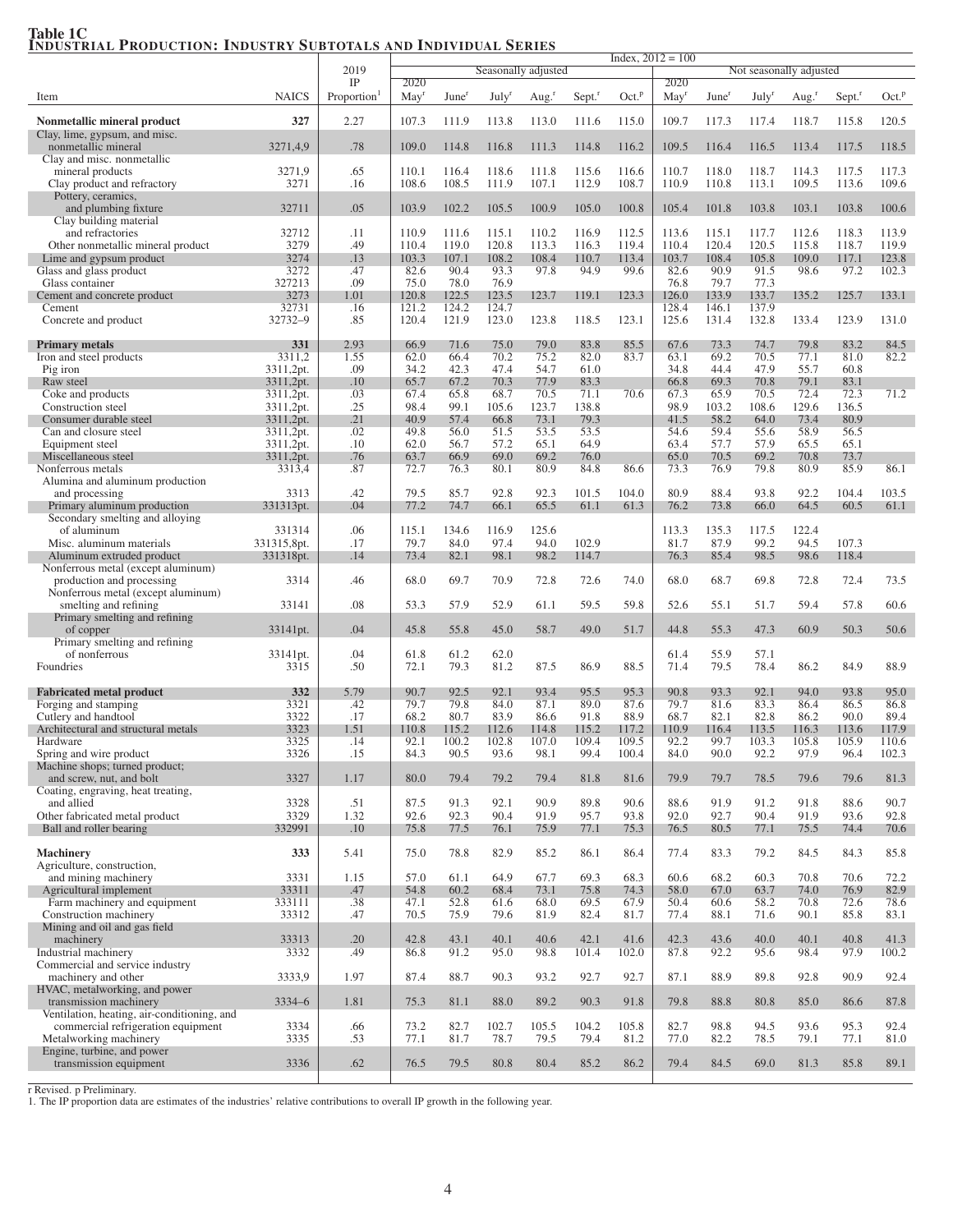## Table 1D<br>Industrial Production: Industry Subtotals and Individual Series

|                                                  |              |                         |                |                   |                   |                     | $Index, 2012 = 100$  |                   |                         |                   |                   |          |                      |                   |  |  |
|--------------------------------------------------|--------------|-------------------------|----------------|-------------------|-------------------|---------------------|----------------------|-------------------|-------------------------|-------------------|-------------------|----------|----------------------|-------------------|--|--|
|                                                  |              | 2019                    |                |                   |                   | Seasonally adjusted |                      |                   | Not seasonally adjusted |                   |                   |          |                      |                   |  |  |
|                                                  |              | IP                      | 2020           |                   |                   |                     |                      |                   | 2020                    |                   |                   |          |                      |                   |  |  |
| Item                                             | <b>NAICS</b> | Proportion <sup>1</sup> | $\text{Mav}^r$ | June <sup>r</sup> | July <sup>r</sup> | Aug. $r$            | $Sept.$ <sup>r</sup> | Oct. <sup>p</sup> | $M$ ay <sup>r</sup>     | June <sup>r</sup> | July <sup>r</sup> | Aug. $r$ | $Sept.$ <sup>r</sup> | Oct. <sup>p</sup> |  |  |
|                                                  |              |                         |                |                   |                   |                     |                      |                   |                         |                   |                   |          |                      |                   |  |  |
| Computer and electronic product                  | 334          | 4.90                    | 124.0          | 130.3             | 132.1             | 133.9               | 130.3                | 130.6             | 122.9                   | 131.5             | 129.9             | 133.4    | 130.3                | 131.6             |  |  |
| Computer and peripheral equipment                | 3341         | .31                     | 127.1          | 132.8             | 136.8             | 140.8               | 146.2                | 149.7             | 129.5                   | 136.1             | 135.2             | 139.8    | 145.7                | 155.7             |  |  |
| Communications equipment                         | 3342         | .47                     | 132.6          | 132.8             | 132.9             | 132.8               | 133.0                | 133.8             | 133.3                   | 133.8             | 129.4             | 129.7    | 133.6                | 146.3             |  |  |
| Audio and video equipment                        | 3343         | .06                     | 108.7          | 119.6             | 130.5             | 131.9               | 130.4                | 135.8             | 108.6                   | 118.6             | 121.7             | 128.4    | 129.1                | 135.3             |  |  |
| Semiconductor and other electronic               |              |                         |                |                   |                   |                     |                      |                   |                         |                   |                   |          |                      |                   |  |  |
| component                                        | 3344         | 1.06                    | 171.3          | 175.7             | 181.3             | 181.6               | 182.2                | 185.5             | 166.0                   | 181.3             | 175.8             | 181.8    | 190.5                | 185.1             |  |  |
| Navigational, measuring, electromedical          |              |                         |                |                   |                   |                     |                      |                   |                         |                   |                   |          |                      |                   |  |  |
| and control                                      | 3345         | 2.97                    | 101.7          | 108.4             | 109.0             | 110.9               | 105.7                | 104.9             | 100.9                   | 108.4             | 108.0             | 110.8    | 104.0                | 104.4             |  |  |
|                                                  |              |                         |                |                   |                   |                     |                      |                   |                         |                   |                   |          |                      |                   |  |  |
| Electrical equipment, appliance,                 |              |                         |                |                   |                   |                     |                      |                   |                         |                   |                   |          |                      |                   |  |  |
| and component                                    | 335          | 1.83                    | 90.9           | 92.6              | 95.0              | 95.1                | 95.0                 | 96.7              | 90.5                    | 92.9              | 92.3              | 95.3     | 94.3                 | 98.4              |  |  |
| Household appliance                              | 3352         | .28                     | 101.5          | 107.6             | 120.2             | 121.5               | 115.3                | 122.3             | 105.4                   | 108.4             | 110.8             | 118.4    | 112.2                | 129.6             |  |  |
| Small electrical appliance                       | 33521        | .05                     | 84.7           | 88.6              | 97.5              | 99.0                | 101.8                | 106.4             | 85.8                    | 90.1              | 99.6              | 95.8     | 93.7                 | 102.4             |  |  |
|                                                  | 33522        | .24                     | 105.2          | 111.8             | 125.3             | 126.5               | 118.3                | 125.8             | 109.8                   | 112.6             | 113.3             | 123.5    | 116.3                | 135.8             |  |  |
| Major appliance                                  |              |                         |                |                   |                   |                     |                      |                   |                         |                   |                   |          |                      |                   |  |  |
| Electrical equipment except                      |              |                         |                |                   |                   |                     |                      |                   |                         |                   |                   |          |                      |                   |  |  |
| appliances                                       | $3351,3-9$   | 1.55                    | 89.1           | 90.1              | 90.8              | 90.7                | 91.6                 | 92.4              | 88.0                    | 90.2              | 89.2              | 91.4     | 91.2                 | 93.1              |  |  |
| Electric lighting equipment                      | 3351         | .20                     | 82.0           | 81.3              | 83.4              | 84.4                | 84.4                 | 83.4              | 81.9                    | 82.5              | 81.6              | 84.6     | 85.5                 | 82.5              |  |  |
| Electrical equipment                             | 3353         | .47                     | 76.3           | 77.2              | 79.9              | 75.7                | 77.9                 | 77.4              | 75.2                    | 77.3              | 78.9              | 76.6     | 76.4                 | 77.6              |  |  |
| Other electrical equipment and                   |              |                         |                |                   |                   |                     |                      |                   |                         |                   |                   |          |                      |                   |  |  |
| component                                        | 3359         | .88                     | 100.5          | 101.9             | 101.0             | 103.2               | 103.5                | 105.8             | 99.0                    | 101.8             | 99.1              | 103.9    | 103.6                | 107.2             |  |  |
| <b>Battery</b>                                   | 33591        | .17                     | 105.5          | 119.3             | 120.5             | 120.1               | 121.0                | 124.8             | 100.4                   | 115.9             | 113.9             | 122.0    | 127.4                | 131.2             |  |  |
| Communication and energy                         |              |                         |                |                   |                   |                     |                      |                   |                         |                   |                   |          |                      |                   |  |  |
| wire and cable                                   | 33592        | .17                     | 103.5          | 101.4             | 100.6             | 103.9               | 101.8                | 105.0             | 103.3                   | 103.4             | 98.0              | 103.7    | 100.7                | 102.4             |  |  |
| Other electrical equipment                       | 33593,9      | .53                     | 97.7           | 96.4              | 94.6              | 97.5                | 98.2                 | 99.8              | 97.1                    | 96.7              | 94.5              | 98.0     | 96.7                 | 100.9             |  |  |
|                                                  |              |                         |                |                   |                   |                     |                      |                   |                         |                   |                   |          |                      |                   |  |  |
| <b>Transportation equipment</b>                  | 336          | 9.68                    | 58.5           | 88.1              | 107.7             | 106.9               | 106.0                | 106.9             | 58.3                    | 91.1              | 94.5              | 109.2    | 107.3                | 111.8             |  |  |
| Motor vehicle                                    | 3361         | 2.70                    | 27.1           | 96.2              | 140.3             | 130.2               | 122.4                | 123.1             | 27.2                    | 103.9             | 110.9             | 137.5    | 128.4                | 134.5             |  |  |
| Automobile and light duty                        |              |                         |                |                   |                   |                     |                      |                   |                         |                   |                   |          |                      |                   |  |  |
| motor vehicle                                    | 33611        | 2.38                    | 26.8           | 99.9              | 148.9             | 137.0               | 128.3                | 129.0             | 26.8                    | 107.4             | 116.6             | 145.4    | 134.5                | 141.6             |  |  |
| Automobile                                       | 336111       | .50                     | 17.7           | 54.6              | 89.1              | 76.1                | 77.8                 | 74.3              | 18.1                    | 58.0              | 65.9              | 79.7     | 80.8                 | 82.3              |  |  |
| Light truck and utility vehicle                  | 336112       | 1.87                    | 31.8           | 124.4             | 181.7             | 170.1               | 156.0                | 158.9             | 31.6                    | 134.1             | 144.1             | 181.1    | 164.0                | 173.9             |  |  |
| Heavy duty truck                                 | 33612        | .32                     | 27.7           | 68.0              | 77.9              | 80.2                | 78.3                 | 78.8              | 28.7                    | 76.4              | 69.4              | 80.0     | 82.6                 | 82.4              |  |  |
| Motor vehicle body and trailer                   | 3362         | .46                     | 74.5           | 105.6             | 130.0             | 132.9               | 135.8                | 133.9             | 76.7                    | 113.8             | 116.8             | 129.2    | 126.5                | 140.3             |  |  |
|                                                  |              |                         |                |                   |                   |                     |                      |                   |                         |                   |                   |          |                      |                   |  |  |
| Truck trailer                                    | 336212       | .09                     | 53.5           | 57.6              | 57.5              | 63.5                | 70.4                 | 72.0              | 54.0                    | 64.0              | 56.4              | 66.2     | 76.1                 | 73.4              |  |  |
| Motor home                                       | 336213       | .03                     | 78.6           | 112.5             | 157.5             | 159.2               | 144.2                |                   | 83.5                    | 110.3             | 125.5             | 159.5    | 140.8                |                   |  |  |
| Travel trailer and camper                        | 336214       | .20                     | 77.9           | 142.9             | 194.5             | 193.9               | 196.8                | 192.3             | 81.6                    | 157.7             | 165.5             | 181.8    | 174.1                | 209.6             |  |  |
| Motor vehicle parts                              | 3363         | 2.34                    | 61.0           | 105.7             | 125.1             | 124.7               | 124.2                | 123.5             | 60.1                    | 107.9             | 106.0             | 129.8    | 127.5                | 132.8             |  |  |
| Aerospace product and parts                      | 3364         | 3.29                    | 71.0           | 71.4              | 79.6              | 82.2                | 85.4                 | 86.9              | 70.0                    | 71.6              | 78.7              | 81.9     | 84.6                 | 86.3              |  |  |
| Aircraft and parts                               | 336411-3     | 2.75                    | 65.0           | 65.9              | 73.9              | 77.6                | 81.6                 | 83.3              | 64.2                    | 65.9              | 72.8              | 77.3     | 80.9                 | 82.7              |  |  |
| Railroad eq., ships and boats,                   |              |                         |                |                   |                   |                     |                      |                   |                         |                   |                   |          |                      |                   |  |  |
| and other                                        | 3365-9       | .89                     | 79.1           | 88.2              | 88.0              | 95.1                | 93.7                 | 97.6              | 80.4                    | 89.7              | 82.1              | 91.8     | 92.3                 | 97.1              |  |  |
| Railroad rolling stock                           | 3365         | .09                     | 73.1           | 74.4              | 72.3              | 86.7                | 88.5                 | 89.8              | 73.5                    | 74.8              | 68.3              | 86.3     | 89.0                 | 91.6              |  |  |
| Ship and boat building                           | 3366         | .59                     | 77.0           | 90.8              | 92.3              | 93.3                | 90.1                 | 95.3              | 79.9                    | 93.1              | 83.6              | 88.3     | 88.2                 | 94.4              |  |  |
| Other transportation equipment                   | 3369         | .20                     | 86.9           | 86.6              | 82.6              | 103.2               | 105.4                | 106.5             | 84.5                    | 86.5              | 84.0              | 103.3    | 104.4                | 106.6             |  |  |
|                                                  |              |                         |                |                   |                   |                     |                      |                   |                         |                   |                   |          |                      |                   |  |  |
| <b>Furniture and related product</b>             | 337          | 1.20                    | 88.3           | 92.6              | 94.0              | 95.0                | 95.3                 | 94.2              | 87.8                    | 93.5              | 96.0              | 96.7     | 92.7                 | 93.5              |  |  |
| Household and institutional                      |              |                         |                |                   |                   |                     |                      |                   |                         |                   |                   |          |                      |                   |  |  |
| furniture and kitchen                            | 3371         | .64                     | 99.9           | 107.6             | 107.1             | 109.3               | 109.2                | 107.9             | 99.7                    | 109.1             | 109.3             | 110.9    | 107.1                | 108.3             |  |  |
| Office and other furniture                       | 3372,9       | .55                     | 77.1           | 78.2              | 81.2              | 81.2                | 81.9                 | 80.9              | 76.3                    | 78.6              | 83.2              | 83.0     | 78.9                 | 79.3              |  |  |
|                                                  |              |                         |                |                   |                   |                     |                      |                   |                         |                   |                   |          |                      |                   |  |  |
| <b>Miscellaneous</b>                             | 339          | 2.72                    | 79.4           | 87.7              | 93.0              | 94.2                | 92.6                 | 96.0              | 79.6                    | 88.4              | 93.0              | 94.6     | 90.9                 | 95.5              |  |  |
| Medical equipment and supplies                   |              | 1.61                    |                |                   | 90.7              | 91.9                | 90.7                 | 94.0              |                         | 82.9              |                   |          | 88.8                 | 93.3              |  |  |
|                                                  | 3391         |                         | 10.3           | 82.2              |                   |                     |                      |                   | 76.8                    |                   | 90.2              | 92.2     |                      |                   |  |  |
|                                                  | 1133         |                         | 94.6           | 96.1              | 103.1             | 103.8               | 109.9                | 103.3             | 91.8                    | 97.0              | 109.7             | 110.5    | 110.8                | 107.2             |  |  |
| Logging                                          |              | .17                     |                |                   |                   |                     |                      |                   |                         |                   |                   |          |                      |                   |  |  |
|                                                  |              |                         |                |                   |                   |                     |                      |                   |                         |                   |                   |          |                      |                   |  |  |
| Newspaper, periodical, book, and                 |              |                         |                |                   |                   |                     |                      |                   |                         |                   |                   |          |                      |                   |  |  |
| directory publishers                             | 5111         | 1.58                    | 54.8           | 55.7              | 54.5              | 56.7                | 58.2                 | 57.6              | 53.8                    | 59.6              | 62.6              | 65.9     | 62.6                 | 58.3              |  |  |
| Newspaper publishers                             | 51111        | .41                     | 42.2           | 41.0              | 41.3              | 42.7                | 44.1                 | 44.4              | 42.2                    | 41.3              | 40.2              | 42.3     | 44.4                 | 46.4              |  |  |
| Periodical, book, and other                      |              |                         |                |                   |                   |                     |                      |                   |                         |                   |                   |          |                      |                   |  |  |
| publishers                                       | 51112-9      | 1.17                    | 60.4           | 62.3              | 60.4              | 63.1                | 64.5                 | 63.5              | 59.0                    | 68.0              | 72.9              | 76.7     | 70.9                 | 63.6              |  |  |
|                                                  |              |                         |                |                   |                   |                     |                      |                   |                         |                   |                   |          |                      |                   |  |  |
|                                                  |              |                         |                |                   |                   |                     |                      |                   |                         |                   |                   |          |                      |                   |  |  |
| STAGE-OF-PROCESS GROUPS (CAPACITY <sup>2</sup> ) |              |                         |                |                   |                   |                     |                      |                   |                         |                   |                   |          |                      |                   |  |  |
| Crude                                            |              | 18.86                   | 104.9          | 107.1             | 110.2             | 110.0               | 110.7                | 110.7             | 104.5                   | 106.6             | 110.0             | 110.2    | 111.1                | 111.1             |  |  |
| Primary and semifinished                         |              | 44.12                   | 89.8           | 94.5              | 98.2              | 98.9                | 98.3                 | 100.1             | 87.2                    | 96.0              | 100.0             | 102.2    | 97.5                 | 97.9              |  |  |
| Finished                                         |              | 37.03                   | 87.2           | 95.1              | 100.0             | 101.2               | 100.6                | 101.3             | 87.1                    | 96.7              | 97.0              | 102.2    | 100.8                | 103.0             |  |  |
|                                                  |              |                         |                |                   |                   |                     |                      |                   |                         |                   |                   |          |                      |                   |  |  |

r Revised. p Preliminary.<br>1. The IP proportion data are estimates of the industries' relative contributions to overall IP growth in the following year.<br>2. Industrial production aggregates consistent with the stage-of-proce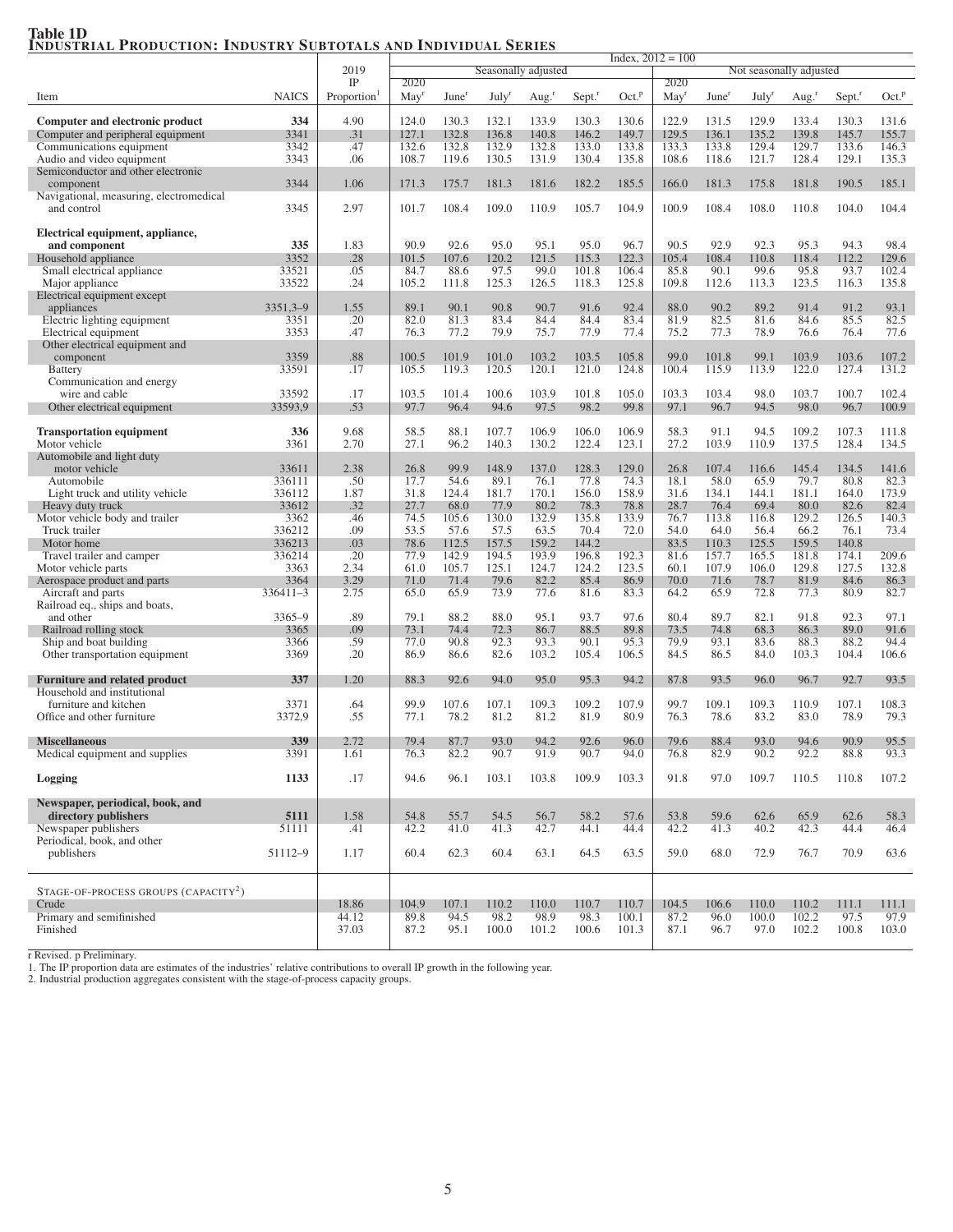## Table 1E<br>Industrial Production: Market Group Summary

| $\ldots$<br>RODOOIIOI, REHRIMA                                      |              |                         | $Index, 2012 = 100$ |                   |                   |                     |                |                   |                  |                                 |                |                   |                    |                   |  |  |  |
|---------------------------------------------------------------------|--------------|-------------------------|---------------------|-------------------|-------------------|---------------------|----------------|-------------------|------------------|---------------------------------|----------------|-------------------|--------------------|-------------------|--|--|--|
|                                                                     |              | 2019<br>IP              | 2020                |                   |                   | Seasonally adjusted |                |                   |                  | Not seasonally adjusted<br>2020 |                |                   |                    |                   |  |  |  |
| Item                                                                | <b>NAICS</b> | Proportion <sup>1</sup> | May <sup>r</sup>    | June <sup>r</sup> | July <sup>r</sup> | Aug <sup>r</sup>    | Sept.          | Oct. <sup>p</sup> | May <sup>r</sup> | June <sup>r</sup>               | July           | Aug. <sup>1</sup> | Sept. <sup>r</sup> | Oct. <sup>p</sup> |  |  |  |
| <b>Total index</b>                                                  |              | 100.00                  | 92.1                | 97.6              | 101.7             | 102.5               | 102.1          | 103.2             | 90.8             | 98.8                            | 101.4          | 104.4             | 101.9              | 103.0             |  |  |  |
| <b>Products and nonindustrial supplies</b><br><b>Final products</b> |              | 54.17<br>40.00          | 87.9<br>86.0        | 94.1<br>93.2      | 98.2<br>97.8      | 99.2<br>98.8        | 98.6<br>98.0   | 99.7<br>98.8      | 86.1<br>83.6     | 95.0<br>93.7                    | 97.1<br>95.6   | 100.9<br>100.1    | 98.1<br>97.2       | 99.6<br>98.5      |  |  |  |
| Consumer goods                                                      |              | 27.53                   | 91.5                | 98.8              | 103.6             | 104.2               | 103.2          | 104.0             | 87.9             | 98.9                            | 101.5          | 105.8             | 102.1              | 103.0             |  |  |  |
| <b>Durable</b>                                                      |              | 6.22                    | 73.8                | 104.4             | 122.5             | 121.8               | 119.8          | 121.0             | 74.4             | 108.3                           | 111.9          | 123.5             | 119.8              | 125.0             |  |  |  |
| Automotive products                                                 |              | 3.22                    | 52.6                | 109.5             | 145.1             | 141.3               | 136.2          | 137.3             | 53.1             | 115.5                           | 122.5          | 144.5             | 138.2              | 145.8             |  |  |  |
| Autos and trucks, consumer                                          |              | 1.79                    | 27.5                | 102.5             | 152.8             | 140.6               | 131.6          | 132.4             | 27.5             | 110.2                           | 119.6          | 149.2             | 138.0              | 145.2             |  |  |  |
| Auto parts and allied goods<br>Other goods                          |              | 1.43<br>3.00            | 85.1<br>92.4        | 118.7<br>100.0    | 135.3<br>102.6    | 142.3<br>104.7      | 142.1<br>105.4 | 143.7<br>106.7    | 86.1<br>93.1     | 122.3<br>101.9                  | 126.4<br>102.5 | 138.6<br>105.1    | 138.5<br>103.6     | 146.6<br>106.7    |  |  |  |
| Home electronics                                                    |              | .13                     | 110.4               | 116.5             | 121.8             | 123.5               | 124.7          | 128.1             | 110.7            | 117.0                           | 117.7          | 122.6             | 124.6              | 131.4             |  |  |  |
| Appliances, furniture, and carpeting                                |              | .83                     | 90.4                | 97.0              | 100.9             | 103.7               | 103.0          | 104.2             | 92.2             | 99.3                            | 100.3          | 102.9             | 98.4               | 103.6             |  |  |  |
| Household appliances                                                |              | .21                     | 94.9                | 102.3             | 118.8             | 120.6               | 113.1          | 120.0             | 104.6            | 107.5                           | 105.5          | 109.9             | 101.8              | 118.6             |  |  |  |
| Carpeting and furniture<br>Miscellaneous goods                      |              | .62<br>2.04             | 88.9<br>92.2        | 95.2<br>100.2     | 95.2<br>102.1     | 98.2<br>103.9       | 99.7<br>105.3  | 99.0<br>106.5     | 88.2<br>92.4     | 96.7<br>102.0                   | 98.6<br>102.5  | 100.6<br>105.0    | 97.3<br>104.5      | 98.8<br>106.6     |  |  |  |
| Nondurable                                                          |              | 21.31                   | 95.9                | 97.4              | 98.8              | 99.8                | 99.0           | 99.8              | 91.2             | 96.5                            | 98.9           | 101.4             | 97.7               | 97.5              |  |  |  |
| Non-energy                                                          |              | 16.29                   | 92.9                | 95.2              | 95.9              | 97.5                | 97.5           | 98.0              | 92.4             | 97.0                            | 96.2           | 100.1             | 99.6               | 99.5              |  |  |  |
| Foods and tobacco                                                   |              | 9.26                    | 102.2               | 105.3             | 104.8             | 106.6               | 106.1          | 106.8             | 100.7            | 107.5                           | 104.0          | 109.8             | 109.5              | 109.6             |  |  |  |
| Clothing<br>Chemical products                                       |              | .17<br>5.45             | 48.5<br>87.3        | 53.5<br>88.4      | 52.0<br>90.6      | 56.6<br>91.7        | 55.0<br>92.3   | 56.2<br>92.7      | 48.5<br>88.5     | 53.8<br>88.7                    | 51.1<br>89.8   | 56.5<br>91.2      | 54.2<br>91.9       | 56.0<br>92.8      |  |  |  |
| Paper products                                                      |              | 1.00                    | 65.0                | 66.5              | 65.9              | 67.8                | 69.3           | 68.7              | 63.1             | 71.9                            | 78.4           | 81.9              | 75.7               | 68.0              |  |  |  |
| Miscellaneous goods                                                 |              | .42                     | 78.5                | 84.0              | 91.0              | 91.5                | 91.1           | 93.4              | 78.8             | 84.6                            | 90.6           | 91.9              | 89.2               | 93.1              |  |  |  |
| Energy                                                              |              | 5.02                    | 105.5               | 103.9             | 108.1             | 107.2               | 103.3          | 104.8             | 86.1             | 93.7                            | 107.4          | 104.8             | 90.4               | 89.3              |  |  |  |
| Fuels<br>Residential utilities                                      |              | 2.07<br>2.95            | 88.4<br>118.0       | 93.8<br>111.6     | 98.6<br>115.4     | 100.2<br>112.7      | 98.3<br>107.5  | 97.9<br>110.2     | 89.3<br>84.6     | 96.6<br>92.6                    | 100.3<br>113.2 | 102.2<br>107.5    | 97.7<br>86.1       | 97.6<br>84.4      |  |  |  |
| Equipment, total                                                    |              | 12.47                   | 74.9                | 81.9              | 86.5              | 88.1                | 87.8           | 88.6              | 75.1             | 83.4                            | 83.9           | 88.7              | 87.4               | 89.6              |  |  |  |
| Business equipment                                                  |              | 9.51                    | 74.0                | 83.1              | 88.8              | 90.9                | 90.3           | 90.8              | 74.5             | 85.1                            | 85.7           | 91.6              | 89.7               | 92.2              |  |  |  |
| Transit                                                             |              | 2.30                    | 32.9                | 57.8              | 74.5              | 76.9                | 79.1           | 81.2              | 33.1             | 60.9                            | 65.6           | 78.6              | 80.8               | 84.3              |  |  |  |
| Business vehicles<br>Business light vehicles                        |              | .90<br>.59              | 26.2<br>24.9        | 84.3<br>92.6      | 117.0<br>138.3    | 110.8<br>127.1      | 105.1<br>119.2 | 105.7<br>119.8    | 26.5<br>24.9     | 91.9<br>99.6                    | 94.7<br>108.2  | 115.7<br>135.0    | 110.4<br>125.0     | 114.4<br>131.5    |  |  |  |
| Autos                                                               |              | .13                     | 16.6                | 51.1              | 83.4              | 71.2                | 72.9           | 69.6              | 17.0             | 54.3                            | 61.7           | 74.7              | 75.7               | 77.0              |  |  |  |
| Trucks                                                              |              | .45                     | 29.8                | 116.5             | 170.2             | 159.3               | 146.1          | 148.9             | 29.6             | 125.6                           | 135.0          | 169.7             | 153.7              | 163.0             |  |  |  |
| Information processing                                              |              | 2.22                    | 111.2               | 117.8             | 119.4             | 122.3               | 115.1          | 114.7             | 110.8            | 118.2                           | 118.1          | 121.6             | 113.7              | 115.9             |  |  |  |
| Industrial and other<br>Industrial equipment                        |              | 5.00<br>2.94            | 76.8<br>76.6        | 80.2<br>79.2      | 83.0<br>80.4      | 84.6<br>82.2        | 85.3<br>83.5   | 85.6<br>83.4      | 77.5<br>77.5     | 82.5<br>81.3                    | 81.7<br>78.8   | 85.6<br>83.2      | 84.2<br>82.2       | 86.4<br>83.2      |  |  |  |
| Other equipment                                                     |              | 2.06                    | 77.1                | 81.9              | 87.1              | 88.6                | 88.3           | 89.2              | 77.7             | 84.3                            | 86.2           | 89.3              | 87.4               | 91.3              |  |  |  |
| Oil and gas well drilling                                           |              |                         |                     |                   |                   |                     |                |                   |                  |                                 |                |                   |                    |                   |  |  |  |
| and manufactured homes                                              |              | .64                     | 33.8<br>95.0        | 29.7<br>97.7      | 29.4              | 28.9<br>100.3       | 29.6           | 30.9              | 33.6             | 29.8<br>97.5                    | 28.1<br>98.3   | 29.3<br>100.1     | 29.9               | 31.7<br>102.0     |  |  |  |
| Defense and space equipment                                         |              | 2.32                    |                     |                   | 99.7              |                     | 100.9          | 102.3             | 94.1             |                                 |                |                   | 100.4              |                   |  |  |  |
| <b>Nonindustrial supplies</b>                                       |              | 14.16                   | 93.6                | 96.7              | 99.2              | 100.4               | 100.2          | 102.1             | 93.3             | 98.7                            | 101.4          | 103.3             | 100.7              | 102.8             |  |  |  |
| Construction supplies<br>Business supplies                          |              | 5.45<br>8.71            | 104.3<br>88.1       | 106.3<br>91.7     | 108.2<br>94.5     | 109.9<br>95.5       | 110.5<br>94.8  | 112.4<br>96.9     | 106.8<br>86.1    | 111.5<br>92.0                   | 112.5<br>95.7  | 114.3<br>97.6     | 112.5<br>94.5      | 114.8<br>96.5     |  |  |  |
| Non-energy business supplies                                        |              | 6.33                    | 86.6                | 89.9              | 91.8              | 94.0                | 94.2           | 95.7              | 86.5             | 90.8                            | 91.5           | 94.7              | 94.3               | 96.5              |  |  |  |
| Commercial energy products                                          |              | 2.38                    | 92.5                | 97.0              | 102.6             | 100.1               | 96.6           | 100.4             | 85.2             | 95.5                            | 107.8          | 106.0             | 95.3               | 96.9              |  |  |  |
| <b>Materials</b>                                                    |              | 45.83                   | 96.7                | 101.4             | 105.6             | 105.9               | 105.8          | 106.9             | 96.2             | 103.1                           | 106.1          | 108.1             | 106.0              | 106.5             |  |  |  |
| Non-energy                                                          |              | 27.85                   | 88.9                | 93.5              | 97.1              | 98.6                | 99.2           | 100.4             | 89.4             | 95.2                            | 95.1           | 99.3              | 99.1               | 101.3             |  |  |  |
| Durable                                                             |              | 16.49                   | 85.4                | 92.2              | 97.4              | 98.6                | 99.4           | 100.1             | 85.9             | 94.5                            | 93.9           | 99.6              | 99.4               | 101.4             |  |  |  |
| Consumer parts                                                      |              | 2.86                    | 57.0                | 85.2              | 102.4             | 102.4               | 101.7          | 101.8             | 58.2             | 88.4                            | 85.4           | 102.9             | 101.4              | 106.4             |  |  |  |
| Equipment parts<br>Computer and other                               |              | 4.82                    | 98.6                | 99.7              | 102.7             | 103.7               | 105.0          | 105.4             | 98.3             | 101.7                           | 99.5           | 103.7             | 104.6              | 105.5             |  |  |  |
| board assemblies and parts                                          |              | .18                     | 101.1               | 104.4             | 110.5             | 112.8               | 113.5          | 116.4             | 101.2            | 113.2                           | 103.2          | 107.5             | 115.9              | 115.0             |  |  |  |
| Semiconductors, printed<br>circuit boards, and other                |              | .71                     | 178.5               | 183.5             | 188.4             | 188.1               | 188.9          | 192.1             | 173.0            | 187.0                           | 184.4          | 189.9             | 196.7              | 192.5             |  |  |  |
| Other equipment parts                                               |              | 3.94                    | 85.2                | 85.8              | 88.3              | 89.2                | 90.6           | 90.6              | 85.4             | 87.2                            | 85.5           | 89.4              | 89.3               | 90.7              |  |  |  |
| Other                                                               |              | 8.81                    | 87.5                | 90.5              | 92.9              | 94.6                | 95.6           | 96.7              | 88.2             | 92.6                            | 93.5           | 96.3              | 95.9               | 97.5              |  |  |  |
| Basic metals                                                        |              | 2.89                    | 72.7                | 75.0              | 78.2              | 81.3                | 83.3           | 84.6              | 72.8             | 76.7                            | 77.8           | 81.5              | 83.2               | 83.7              |  |  |  |
| Miscellaneous materials<br>Nondurable                               |              | 5.92<br>11.35           | 95.5<br>93.7        | 98.8<br>95.2      | 100.8<br>96.5     | 101.7<br>98.4       | 102.1<br>98.8  | 103.2<br>100.5    | 96.6<br>94.1     | 101.2<br>95.9                   | 102.0<br>96.6  | 104.3<br>98.7     | 102.7<br>98.5      | 104.9<br>100.9    |  |  |  |
| Textile                                                             |              | .37                     | 77.1                | 81.4              | 85.2              | 89.3                | 95.1           | 94.3              | 77.1             | 82.1                            | 83.1           | 89.8              | 94.3               | 94.7              |  |  |  |
| Paper                                                               |              | 1.76                    | 77.9                | 77.7              | 77.7              | 81.4                | 80.9           | 83.1              | 77.3             | 78.0                            | 78.3           | 82.2              | 80.9               | 82.4              |  |  |  |
| Chemical<br>Other materials                                         |              | 6.12                    | 96.5                | 97.3              | 98.5              | 99.6                | 99.8           | 102.0             | 97.2             | 98.0                            | 99.6           | 100.2             | 99.8               | 101.5             |  |  |  |
| Containers                                                          |              | 3.10<br>1.02            | 100.7<br>99.8       | 104.2<br>101.4    | 106.4<br>103.2    | 108.2<br>104.8      | 109.3<br>106.9 | 109.7<br>108.3    | 101.1<br>101.5   | 105.3<br>105.4                  | 104.2<br>103.3 | 107.8<br>108.3    | 108.1<br>108.9     | 112.7<br>111.4    |  |  |  |
| Miscellaneous materials                                             |              | 2.08                    | 100.9               | 105.4             | 107.9             | 109.9               | 110.3          | 110.2             | 100.6            | 105.1                           | 104.4          | 107.2             | 107.4              | 113.2             |  |  |  |
| Energy                                                              |              | 17.99                   | 107.3               | 112.2             | 117.2             | 115.4               | 114.1          | 115.0             | 105.2            | 113.7                           | 122.4          | 120.2             | 114.7              | 112.2             |  |  |  |
| Primary energy                                                      |              | 13.27                   | 113.1               | 117.0             | 120.6             | 118.7               | 119.1          | 119.1             | 112.8            | 116.8                           | 120.2          | 118.5             | 118.3              | 117.5             |  |  |  |
| Converted fuel                                                      |              | 4.71                    | 88.2                | 94.7              | 102.3             | 100.9               | 96.1           | 98.9              | 82.1             | 99.5                            | 118.8          | 115.7             | 99.4               | 93.7              |  |  |  |

r Revised. p Preliminary. 1. The IP proportion data are estimates of the industries' relative contributions to overall IP growth in the following year.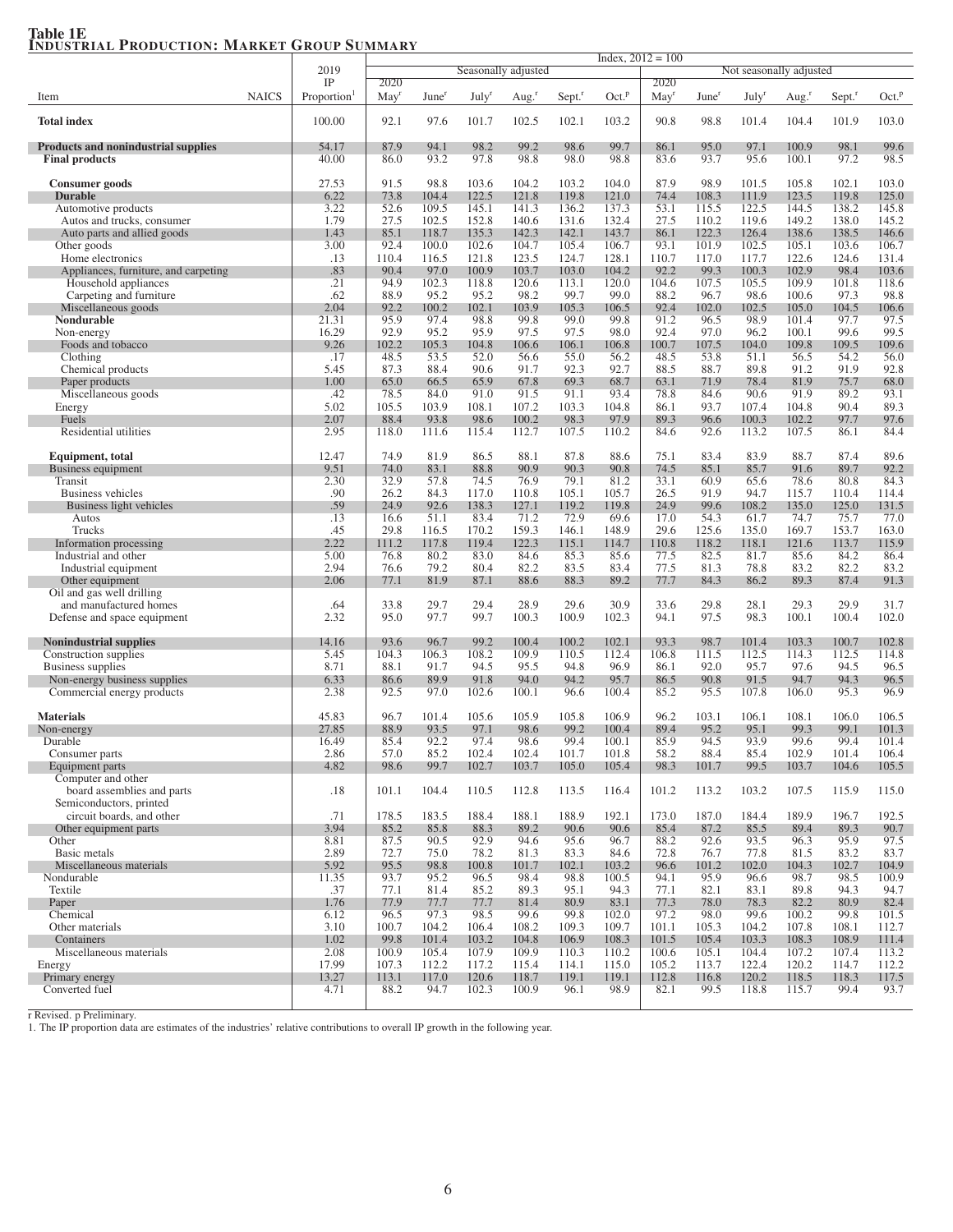|                                                                             |               |                | 1972-        |              | 1988-        | 1990-        | 1994-         |              |              |                  |                   |                   |                   |                    |                   |
|-----------------------------------------------------------------------------|---------------|----------------|--------------|--------------|--------------|--------------|---------------|--------------|--------------|------------------|-------------------|-------------------|-------------------|--------------------|-------------------|
|                                                                             |               | 2019           | 2019         | 1982         | 1989         | 1991         | 1995          | 2009         | 2019         | 2020             |                   |                   |                   |                    |                   |
| Item                                                                        | <b>NAICS</b>  | Proportion     | Ave.         | Low          | High         | Low          | High          | Low          | Oct.         | May <sup>r</sup> | June <sup>r</sup> | July <sup>r</sup> | Aug. <sup>r</sup> | Sept. <sup>r</sup> | Oct. <sup>p</sup> |
| <b>Total industry</b>                                                       |               | 100.00         | 79.8         | 70.9         | 85.1         | 78.8         | 85.0          | 66.7         | 77.0         | 64.8             | 68.7              | 71.7              | 72.2              | 72.0               | 72.8              |
|                                                                             |               |                |              |              |              |              |               |              |              |                  |                   |                   |                   |                    |                   |
| STAGE-OF-PROCESS GROUPS                                                     |               |                |              |              |              |              |               |              |              |                  |                   |                   |                   |                    |                   |
| Crude                                                                       |               | 16.66          | 86.2         | 78.2         | 87.8         | 84.7         | 90.0          | 76.4         | 88.3         | 73.8             | 75.5              | 77.8              | 77.9              | 78.5               | 78.7              |
| Primary and semifinished                                                    |               | 44.99          | 80.3         | 68.2         | 86.4         | 78.1         | 87.8          | 63.9         | 75.1         | 63.7             | 67.0              | 69.7              | 70.1              | 69.7               | 71.0              |
| Finished                                                                    |               | 38.38          | 76.7         | 70.7         | 83.3         | 77.3         | 80.6          | 66.5         | 73.6         | 61.7             | 67.3              | 70.8              | 71.7              | 71.3               | 71.7              |
|                                                                             |               |                |              |              |              |              |               |              |              |                  |                   |                   |                   |                    |                   |
| <b>INDUSTRY GROUPS</b>                                                      |               |                |              |              |              |              |               |              |              |                  |                   |                   |                   |                    |                   |
| <b>Manufacturing</b>                                                        | $31 - 33$     | 77.21<br>74.92 | 78.2<br>78.1 | 68.6<br>67.9 | 85.5<br>85.4 | 77.3<br>77.2 | 84.6<br>84.7  | 63.7<br>63.5 | 74.6<br>75.1 | 62.4<br>62.8     | 67.0<br>67.6      | 69.9<br>70.5      | 70.9<br>71.5      | 71.0<br>71.6       | 71.7<br>72.3      |
| <b>Manufacturing (NAICS)</b><br>Durable manufacturing                       |               | 39.11          | 76.8         | 63.0         | 84.6         | 73.9         | 83.7          | 58.4         | 74.1         | 57.6             | 64.7              | 69.4              | 70.1              | 70.1               | 70.8              |
| Wood products                                                               | 321           | 1.45           | 76.7         | 59.6         | 86.4         | 72.1         | 86.6          | 47.8         | 77.3         | 68.4             | 71.1              | 74.6              | 74.1              | 73.8               | 74.1              |
| Nonmetallic mineral products                                                | 327           | 2.60           | 73.8         | 64.2         | 83.1         | 71.4         | 82.5          | 46.5         | 66.9         | 59.7             | 62.3              | 63.3              | 62.9              | 62.1               | 63.9              |
| Primary metals                                                              | 331           | 3.11           | 77.9         | 48.1         | 92.7         | 76.6         | 94.1          | 48.7         | 70.1         | 49.7             | 53.2              | 55.9              | 58.9              | 62.6               | 64.0              |
| Iron and steel products                                                     | 3311,2        | 1.53           | 79.7         | 38.0         | 97.9         | 71.1         | 97.9          | 40.4         | 75.9         | 49.9             | 53.6              | 56.9              | 61.1              | 66.9               | 68.5              |
| Fabricated metal products                                                   | 332           | 5.51           | 77.7         | 61.6         | 81.7         | 72.5         | 84.8          | 62.0         | 80.4         | 71.2             | 72.7              | 72.5              | 73.6              | 75.4               | 75.3              |
| Machinery                                                                   | 333           | 5.42           | 77.5         | 57.8         | 85.3         | 73.8         | 87.3          | 59.8         | 76.4         | 63.3             | 66.5              | 70.0              | 72.0              | 72.8               | 73.1              |
| Computer and electronic products                                            | 334           | 5.34           | 77.2         | 78.1         | 82.1         | 77.6         | 84.2          | 70.1         | 72.2         | 68.0             | 71.3              | 72.1              | 72.9              | 70.8               | 70.8              |
| Computer and peripheral equip.                                              | 3341          | .34            | 77.7         | 66.8         | 79.3         | 69.5         | 86.8          | 82.9         | 71.0         | 69.8             | 72.9              | 75.1              | 77.3              | 80.2               | 82.2              |
| Communications equipment                                                    | 3342          | .60            | 75.8         | 84.5         | 85.3         | 77.1         | 86.1          | 77.1         | 61.2         | 56.3             | 56.0              | 55.8              | 55.5              | 55.3               | 55.3              |
| Semiconductor and related<br>electronic components                          | 3344          | 1.11           | 78.6         | 78.1         | 82.5         | 78.4         | 92.0          | 62.9         | 79.1         | 76.0             | 77.7              | 79.9              | 79.8              | 79.9               | 81.1              |
| Electrical equipment, appliances,                                           |               |                |              |              |              |              |               |              |              |                  |                   |                   |                   |                    |                   |
| and components                                                              | 335           | 1.90           | 81.7         | 64.6         | 89.2         | 77.3         | 92.8          | 67.0         | 72.8         | 65.5             | 66.8              | 68.6              | 68.8              | 68.8               | 70.2              |
| Transportation equipment                                                    | 336           | 9.87           | 74.8         | 55.9         | 87.1         | 67.9         | 79.4          | 49.9         | 72.3         | 38.7             | 58.3              | 71.2              | 70.7              | 70.1               | 70.7              |
| Motor vehicles and parts                                                    | $3361 - 3$    | 5.59           | 75.2         | 44.3         | 90.5         | 56.5         | 87.6          | 33.7         | 69.6         | 27.1             | 60.3              | 79.4              | 76.5              | 74.2               | 74.1              |
| Autos and light trucks                                                      | 33611         | 2.37           | 76.4         | 39.7         | 92.9         | 52.8         | 89.3          | 26.5         | 68.3         | 16.4             | 61.3              | 91.4              | 84.0              | 78.6               | 79.1              |
| Aerospace and miscellaneous                                                 |               |                |              |              |              |              |               |              |              |                  |                   |                   |                   |                    |                   |
| transportation equipment                                                    | 3364-9        | 4.29           | 74.3         | 68.4         | 89.0         | 82.3         | 70.9          | 72.7         | 75.5         | 53.8             | 55.5              | 60.2              | 62.9              | 64.6               | 66.1              |
| Furniture and related products                                              | 337           | 1.21           | 77.0         | 64.9         | 82.2         | 68.6         | 82.8          | 56.4         | 75.9         | 63.9             | 67.1              | 68.3              | 69.2              | 69.6               | 68.9              |
| Miscellaneous                                                               | 339           | 2.69           | 76.7         | 69.0         | 82.5         | 77.3         | 81.1          | 67.9         | 76.6         | 59.4             | 65.5              | 69.4              | 70.2              | 69.0               | 71.4              |
| Nondurable manufacturing                                                    |               | 35.84          | 80.0         | 75.3         | 86.7         | 81.4         | 86.1          | 68.8         | 76.1         | 68.5             | 70.6              | 71.7              | 73.0              | 73.0               | 73.9              |
| Food                                                                        | 311           | 8.44           | 82.0         | 79.5         | 86.2         | 83.1         | 86.2          | 77.8         | 79.9         | 73.0             | 76.7              | 76.7              | 77.8              | 77.6               | 78.2              |
| Beverage and tobacco products                                               | 312           | 3.21           | 75.6         | 78.6         | 86.9         | 75.1         | 85.2          | 67.9         | 62.0         | 64.8             | 63.9              | 63.3              | 64.9              | 64.5               | 64.0              |
| Textile mills                                                               | 313           | .35            | 78.6         | 72.3         | 92.0         | 77.3         | 93.7          | 51.9         | 75.0         | 58.1             | 61.6              | 65.1              | 69.2              | 74.1               | 73.7              |
| Textile product mills                                                       | 314           | .35            | 78.7         | 71.7         | 90.9         | 76.7         | 88.7          | 56.6         | 63.1         | 54.0             | 56.6              | 56.5              | 56.0              | 57.5               | 56.7              |
| Apparel                                                                     | 315           | .15            | 77.4         | 74.8         | 84.5         | 77.4         | 88.7          | 62.1         | 65.8         | 48.4             | 54.7              | 53.3              | 58.9              | 56.5               | 59.5              |
| Leather and allied products                                                 | 316           | .07            | 70.2         | 72.9         | 80.7         | 71.9         | 79.8          | 44.2         | 52.6         | 51.1             | 54.0              | 52.8              | 56.3              | 56.8               | 54.8              |
| Paper                                                                       | 322           | 2.16           | 86.6         | 81.4         | 92.6         | 85.6         | 92.7          | 72.9         | 85.3         | 78.2             | 78.1              | 78.5              | 81.8              | 81.6               | 83.5              |
| Printing and support                                                        | 323           | 1.38           | 79.5         | 80.3         | 91.5         | 83.2         | 85.4          | 58.8         | 70.5         | 55.6             | 58.2              | 60.6              | 61.3              | 62.8               | 65.3              |
| Petroleum and coal products                                                 | 324           | 3.22           | 84.9         | 68.5         | 85.8         | 81.4         | 91.2          | 76.1         | 78.9         | 61.8             | 64.2              | 67.8              | 67.9              | 66.4               | 67.4              |
| Chemicals<br>Plastics material and resin                                    | 325<br>325211 | 13.00<br>.87   | 76.7<br>88.3 | 68.0<br>66.1 | 85.2<br>96.9 | 80.1<br>81.6 | 82.0<br>102.1 | 64.7<br>75.6 | 76.4<br>86.0 | 70.8<br>82.1     | 71.3<br>85.6      | 72.6<br>84.0      | 73.6<br>83.5      | 73.7<br>84.5       | 74.8<br>88.0      |
| Synthetic rubber                                                            | 325212        | .10            | 74.6         | 54.6         | 94.4         | 72.5         | 87.4          | 55.7         | 62.8         | 44.7             | 50.6              | 57.1              | 55.8              | 47.6               | 50.3              |
| Artificial and synthetic fibers                                             |               |                |              |              |              |              |               |              |              |                  |                   |                   |                   |                    |                   |
| and filaments                                                               | 32522         | .08            | 80.9         | 63.3         | 93.6         | 75.5         | 91.6          | 58.3         | 71.9         | 55.3             | 64.0              | 72.5              | 73.5              | 64.1               | 67.8              |
| Plastics and rubber products                                                | 326           | 3.50           | 81.9         | 72.5         | 89.8         | 77.0         | 93.2          | 57.6         | 75.4         | 60.8             | 68.6              | 70.7              | 73.4              | 74.0               | 75.3              |
|                                                                             |               |                |              |              |              |              |               |              |              |                  |                   |                   |                   |                    |                   |
| Other manufacturing (non-NAICS)                                             | 1133,5111     | 2.29           | 79.4         | 86.7         | 91.1         | 80.2         | 83.3          | 68.0         | 58.4         | 47.1             | 48.0              | 47.6              | 49.6              | 51.3               | 50.7              |
|                                                                             |               |                |              |              |              |              |               |              |              |                  |                   |                   |                   |                    |                   |
| <b>Mining</b>                                                               | 21            | 12.37          | 87.2         | 79.6         | 86.3         | 84.3         | 88.6          | 78.3         | 89.7         | 72.8             | 74.7              | 77.8              | 77.1              | 78.2               | 77.9              |
| Oil and gas extraction<br>Mining (except oil and gas)                       | 211<br>212    | 8.12<br>2.11   | 93.1<br>82.7 | 89.0<br>67.8 | 91.5<br>91.1 | 89.G<br>80.3 | 94.8<br>87.7  | 93.3<br>68.4 | 99.9<br>76.0 | 83.0<br>70.4     | 87.1<br>66.4      | 90.3<br>70.6      | 88.2<br>73.4      | 89.7<br>72.2       | 88.4<br>73.0      |
| Coal mining                                                                 | 2121          | .69            | 84.3         | 76.3         | 92.5         | 79.8         | 87.3          | 75.3         | 68.0         | 52.6             | 50.3              | 54.8              | 59.3              | 57.1               | 57.6              |
| Metal mining                                                                | 2122          | .62            | 77.3         | 32.2         | 93.3         | 81.2         | 90.0          | 64.0         | 68.1         | 69.5             | 64.9              | 68.4              | 72.4              | 67.9               | 67.2              |
| Stone and earth minerals                                                    | 2123          | .79            | 83.4         | 63.5         | 89.4         | 76.3         | 91.8          | 61.9         | 89.0         | 86.1             | 80.9              | 85.4              | 85.7              | 88.0               | 90.1              |
| Support activities for mining                                               | 213           | 2.14           | 71.6         | 52.6         | 62.6         | 56.1         | 74.8          | 48.9         | 55.7         | 26.2             | 24.8              | 25.5              | 27.0              | 28.5               | 31.1              |
| <b>Utilities</b>                                                            | 2211,2        | 10.41          | 85.2         | 77.0         | 93.2         | 84.7         | 93.2          | 78.2         | 77.3         | 71.5             | 72.3              | 75.8              | 74.3              | 70.2               | 72.7              |
| Electric                                                                    | 2211          | 8.87           | 86.2         | 77.7         | 94.7         | 87.7         | 95.7          | 78.0         | 75.7         | 68.7             | 70.7              | 74.5              | 73.0              | 67.7               | 71.2              |
| Natural gas                                                                 | 2212          | 1.54           | 80.3         | 72.9         | 86.3         | 67.4         | 87.5          | 71.9         | 86.2         | 87.2             | 81.3              | 82.7              | 81.2              | 84.2               | 81.1              |
|                                                                             |               |                |              |              |              |              |               |              |              |                  |                   |                   |                   |                    |                   |
| <b>SPECIAL AGGREGATES</b>                                                   |               |                |              |              |              |              |               |              |              |                  |                   |                   |                   |                    |                   |
| Selected high-technology industries<br>Manufacturing ex. selected high-tech |               | 2.04           | 77.2         | 75.6         | 81.3         | 75.7         | 86.2          | 71.1         | 72.5         | 69.0             | 70.3              | 71.8              | 71.9              | 72.3               | 73.3              |
| industries                                                                  |               | 75.17          | 78.3         | 68.1         | 85.9         | 77.3         | 84.5          | 63.3         | 74.7         | 62.2             | 67.0              | 69.8              | 70.9              | 70.9               | 71.7              |
| Manufacturing ex. selected high-tech                                        |               |                |              |              |              |              |               |              |              |                  |                   |                   |                   |                    |                   |
| and motor vehicles and pts.                                                 |               | 69.58          | 78.5         | 69.5         | 85.5         | 79.2         | 84.3          | 65.9         | 75.0         | 65.0             | 67.5              | 69.0              | 70.4              | 70.7               | 71.5              |
|                                                                             |               |                |              |              |              |              |               |              |              |                  |                   |                   |                   |                    |                   |

## Table 2 CAPACITY UTILIZATION: MANUFACTURING, MINING, AND UTILITIES Percent of capacity, seasonally adjusted

r Revised. p Preliminary.